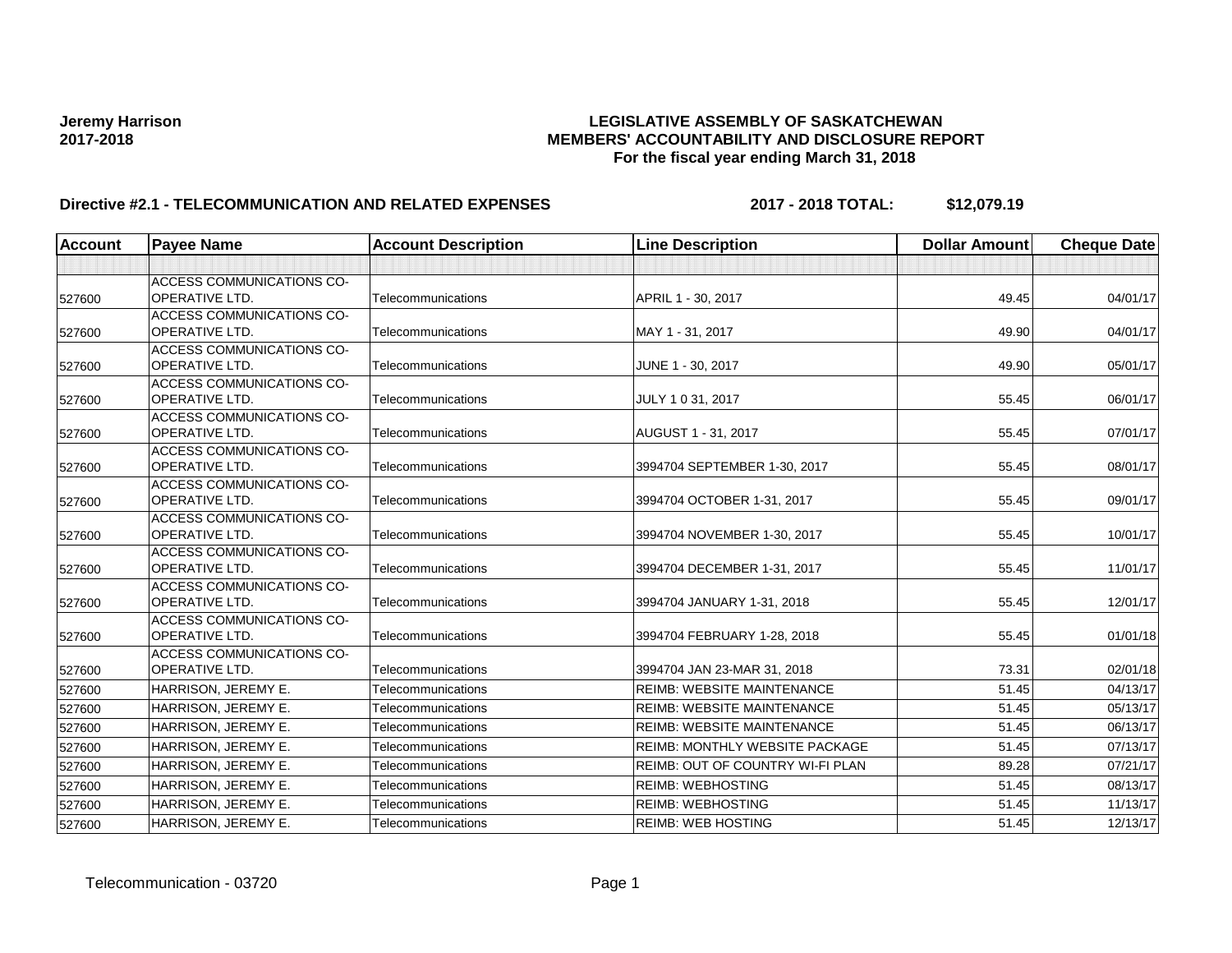# **Jeremy Harrison LEGISLATIVE ASSEMBLY OF SASKATCHEWAN 2017-2018 MEMBERS' ACCOUNTABILITY AND DISCLOSURE REPORT For the fiscal year ending March 31, 2018**

# Directive #2.1 - TELECOMMUNICATION AND RELATED EXPENSES 2017 - 2018 TOTAL: \$12,079.19

| <b>Account</b> | <b>Payee Name</b>   | <b>Account Description</b> | <b>Line Description</b>         | <b>Dollar Amount</b> | <b>Cheque Date</b> |
|----------------|---------------------|----------------------------|---------------------------------|----------------------|--------------------|
|                |                     |                            |                                 |                      |                    |
| 527600         | HARRISON, JEREMY E. | Telecommunications         | <b>REIMB: WEBHOSTING</b>        | 51.45                | 01/13/18           |
| 527600         | HARRISON, JEREMY E. | Telecommunications         | <b>REIMB: WEBHOSTING</b>        | 51.45                | 02/13/18           |
| 527600         | HARRISON, JEREMY E. | Telecommunications         | <b>REIMB: WEBHOSTING</b>        | 51.45                | 03/13/18           |
| 527600         | <b>SASKTEL</b>      | Telecommunications         | 230060588000 MARCH 8, 2017      | 98.64                | 04/01/17           |
| 527600         | <b>SASKTEL</b>      | Telecommunications         | 915130899005 APRIL 4, 2017      | 118.38               | 04/04/17           |
| 527600         | <b>SASKTEL</b>      | Telecommunications         | 893622999009 APRIL 7, 2017      | 471.24               | 04/07/17           |
| 527600         | <b>SASKTEL</b>      | Telecommunications         | 230060588000 APRIL 8, 2017      | 158.70               | 04/08/17           |
| 527600         | <b>SASKTEL</b>      | Telecommunications         | 900381299005 APRIL 13, 2017     | 79.07                | 04/13/17           |
| 527600         | <b>SASKTEL</b>      | Telecommunications         | 915130899005 MAY 4, 2017        | 117.66               | 05/04/17           |
| 527600         | <b>SASKTEL</b>      | Telecommunications         | 893622999009 MAY 7, 2017        | 467.96               | 05/07/17           |
| 527600         | <b>SASKTEL</b>      | Telecommunications         | 230060588000 MAY 8, 2017        | 177.39               | 05/08/17           |
| 527600         | <b>SASKTEL</b>      | Telecommunications         | 900381299005 MAY 13, 2017       | 78.77                | 06/01/17           |
| 527600         | <b>SASKTEL</b>      | Telecommunications         | 915130899005 JUNE 4, 2017       | 120.32               | 06/04/17           |
| 527600         | <b>SASKTEL</b>      | Telecommunications         | 893622999009 JUNE 7, 2017       | 464.99               | 06/07/17           |
| 527600         | <b>SASKTEL</b>      | Telecommunications         | 230060588000 JUNE 8, 2017       | 127.54               | 06/08/17           |
| 527600         | <b>SASKTEL</b>      | Telecommunications         | 900381299005 JUNE 13, 2017      | 78.77                | 06/13/17           |
| 527600         | <b>SASKTEL</b>      | Telecommunications         | 915130899005 JULY 4, 2017       | 117.95               | 07/04/17           |
| 527600         | <b>SASKTEL</b>      | Telecommunications         | 893622999009 JULY 7, 2017       | 465.80               | 07/07/17           |
| 527600         | <b>SASKTEL</b>      | Telecommunications         | 230060588000 JULY 8, 2017       | 229.83               | 07/08/17           |
| 527600         | <b>SASKTEL</b>      | Telecommunications         | 900381299005 JULY 13, 2017      | 80.35                | 07/13/17           |
| 527600         | <b>SASKTEL</b>      | Telecommunications         | 915130899005 AUGUST 4, 2017     | 117.95               | 08/04/17           |
| 527600         | <b>SASKTEL</b>      | Telecommunications         | 893622999009 AUGUST 7, 2017     | 462.38               | 08/07/17           |
| 527600         | <b>SASKTEL</b>      | Telecommunications         | 230060588000 AUGUST 8, 2017     | 95.74                | 08/08/17           |
| 527600         | <b>SASKTEL</b>      | Telecommunications         | 900381299005 AUGUST 13, 2017    | 78.77                | 08/13/17           |
| 527600         | <b>SASKTEL</b>      | Telecommunications         | 915130899005 SEPTEMBER 4, 2017  | 117.95               | 09/04/17           |
| 527600         | <b>SASKTEL</b>      | Telecommunications         | 893622999009 SEPTEMBER 7, 2017  | 465.26               | 09/07/17           |
| 527600         | <b>SASKTEL</b>      | Telecommunications         | 230060588000 SEPTEMBER 8, 2017  | 333.96               | 09/08/17           |
| 527600         | <b>SASKTEL</b>      | Telecommunications         | 900381299005 SEPTEMBER 13, 2017 | 78.77                | 09/13/17           |
| 527600         | <b>SASKTEL</b>      | Telecommunications         | 915130899005 OCTOBER 4, 2017    | 141.25               | 10/04/17           |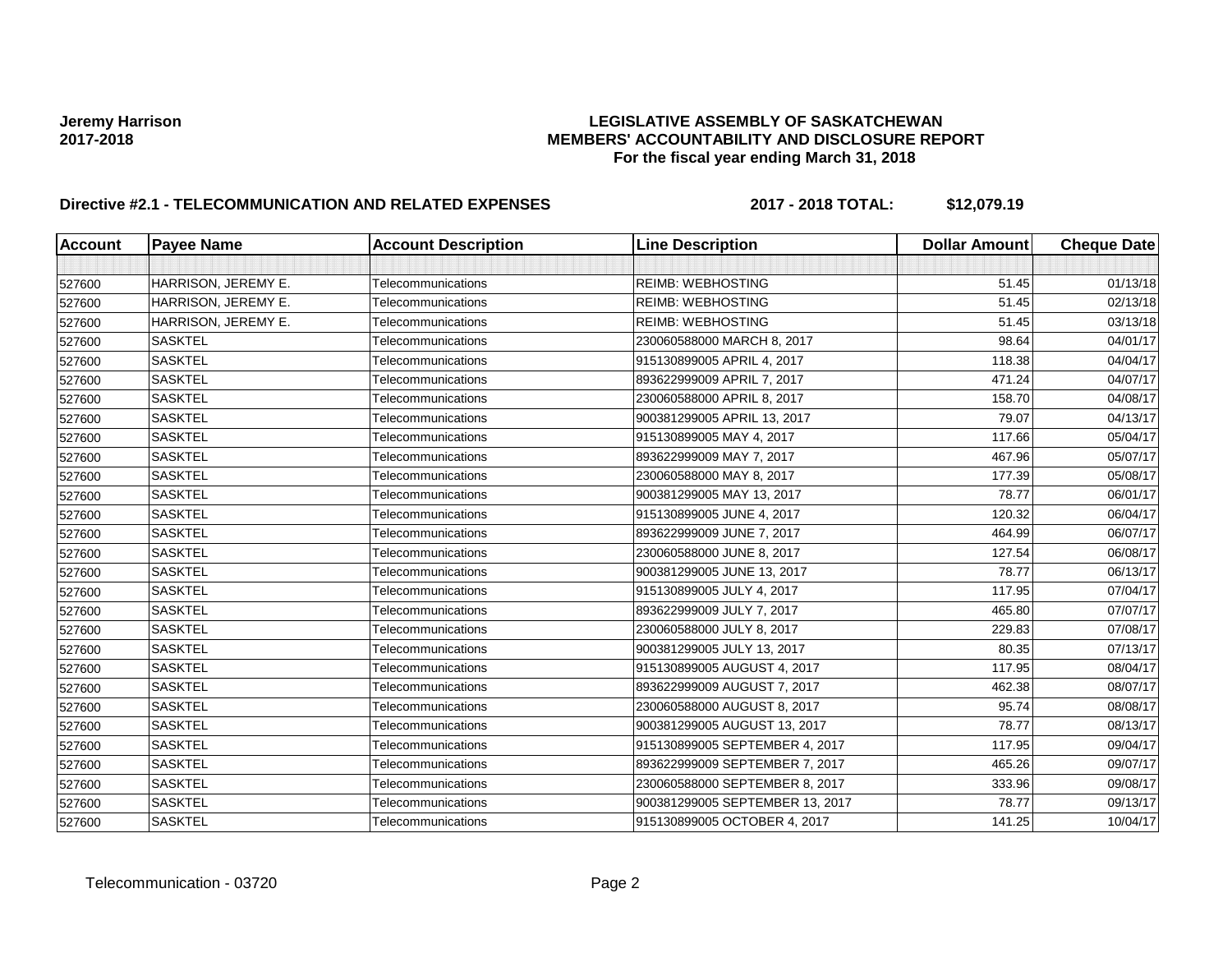# **Jeremy Harrison LEGISLATIVE ASSEMBLY OF SASKATCHEWAN 2017-2018 MEMBERS' ACCOUNTABILITY AND DISCLOSURE REPORT For the fiscal year ending March 31, 2018**

# Directive #2.1 - TELECOMMUNICATION AND RELATED EXPENSES 2017 - 2018 TOTAL: \$12,079.19

| <b>Account</b> | <b>Payee Name</b> | <b>Account Description</b> | <b>Line Description</b>        | <b>Dollar Amount</b> | <b>Cheque Date</b> |
|----------------|-------------------|----------------------------|--------------------------------|----------------------|--------------------|
|                |                   |                            |                                |                      |                    |
| 527600         | <b>SASKTEL</b>    | Telecommunications         | 893622999009 OCTOBER 7, 2017   | 466.78               | 10/07/17           |
| 527600         | <b>SASKTEL</b>    | Telecommunications         | 230060588000 OCTOBER 8, 2017   | 485.75               | 10/08/17           |
| 527600         | <b>SASKTEL</b>    | Telecommunications         | 900381299005 OCTOBER 13, 2017  | 78.77                | 10/13/17           |
| 527600         | <b>SASKTEL</b>    | Telecommunications         | 915130899005 NOVEMBER 4, 2017  | 131.27               | 11/04/17           |
| 527600         | <b>SASKTEL</b>    | <b>Telecommunications</b>  | 893622999009 NOVEMBER 7, 2017  | 462.73               | 11/07/17           |
| 527600         | <b>SASKTEL</b>    | Telecommunications         | 230060588000 NOVEMBER 8, 2017  | 364.84               | 11/08/17           |
| 527600         | <b>SASKTEL</b>    | Telecommunications         | 900381299005 NOVEMBER 13, 2017 | 78.77                | 11/13/17           |
| 527600         | <b>SASKTEL</b>    | Telecommunications         | 915130899005 DECEMBER 4, 2017  | 163.41               | 12/04/17           |
| 527600         | <b>SASKTEL</b>    | Telecommunications         | 893622999009 DECEMBER 7, 2017  | 461.93               | 12/07/17           |
| 527600         | <b>SASKTEL</b>    | Telecommunications         | 230060588000 DECEMBER 8, 2017  | 108.60               | 12/08/17           |
| 527600         | <b>SASKTEL</b>    | Telecommunications         | 900381299005 DECEMBER 13, 2017 | 78.77                | 12/13/17           |
| 527600         | <b>SASKTEL</b>    | Telecommunications         | 915130899005 JANUARY 4, 2018   | 163.47               | 01/04/18           |
| 527600         | <b>SASKTEL</b>    | Telecommunications         | 893622999009 JANUARY 7, 2018   | 463.51               | 01/07/18           |
| 527600         | <b>SASKTEL</b>    | Telecommunications         | 230060588000 JANUARY 8, 2018   | 176.80               | 01/08/18           |
| 527600         | <b>SASKTEL</b>    | Telecommunications         | 900381299005 JANUARY 13, 2018  | 78.93                | 01/13/18           |
| 527600         | <b>SASKTEL</b>    | Telecommunications         | 915130899005 FEBRUARY 4, 2018  | 163.77               | 02/04/18           |
| 527600         | <b>SASKTEL</b>    | Telecommunications         | 893622999009 FEBRUARY 7, 2018  | 462.32               | 02/07/18           |
| 527600         | <b>SASKTEL</b>    | Telecommunications         | 230060588000 FEBRUARY 8, 2018  | 191.95               | 02/08/18           |
| 527600         | <b>SASKTEL</b>    | Telecommunications         | 900381299005 FEBRUARY 13, 2018 | 79.12                | 02/13/18           |
| 527600         | <b>SASKTEL</b>    | Telecommunications         | 915130899005 MARCH 4, 2018     | 163.77               | 03/04/18           |
| 527600         | <b>SASKTEL</b>    | Telecommunications         | 893622999009 MARCH 7, 2018     | 463.40               | 03/07/18           |
| 527600         | <b>SASKTEL</b>    | Telecommunications         | 230060588000 MARCH 8, 2018     | 96.08                | 03/08/18           |
| 527600         | <b>SASKTEL</b>    | Telecommunications         | 900381299005 MARCH 13, 2018    | 79.12                | 03/13/18           |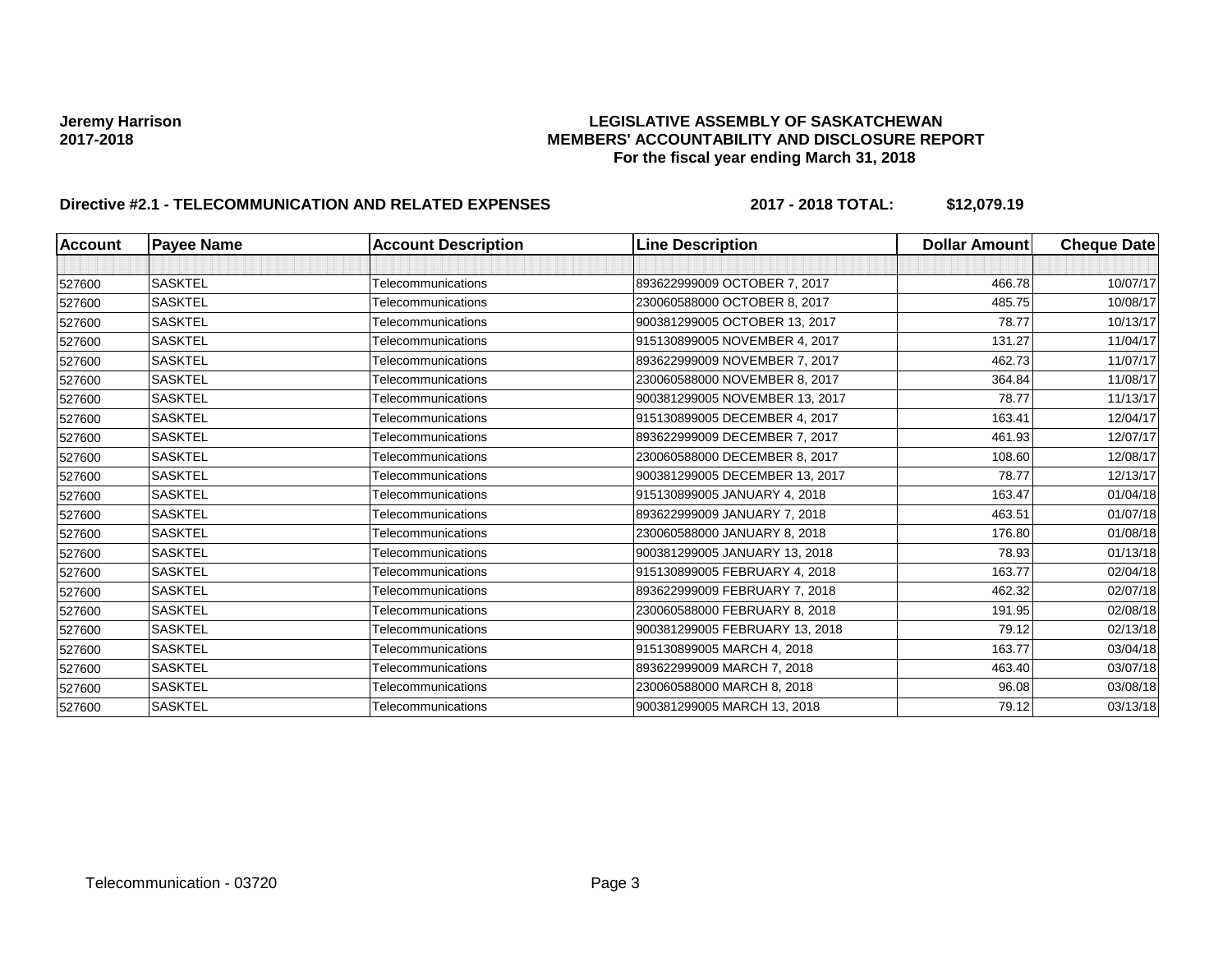### **LEGISLATIVE ASSEMBLY OF SASKATCHEWAN MEMBERS' ACCOUNTABILITY AND DISCLOSURE REPORT For the fiscal year ending March 31, 2018**

## **Directive #3.1 - MLA TRAVEL AND LIVING EXPENSES 2017 - 2018 TOTAL: \$61,588.15**

| <b>Account</b> | <b>Payee Name</b>   | <b>Account Description</b>  | <b>Line Description</b>              | <b>Dollar Amount</b> | <b>Cheque Date</b> |
|----------------|---------------------|-----------------------------|--------------------------------------|----------------------|--------------------|
|                |                     |                             |                                      |                      |                    |
|                |                     |                             | APRIL 2017 MLA REGINA                |                      |                    |
| 541900         | HARRISON, JEREMY E. | Elected Rep - Travel        | <b>ACCOMMODATIONS</b>                | 1,500.00             | 04/12/17           |
| 541900         | HARRISON. JEREMY E. | Elected Rep - Travel        | <b>MLA TRAVEL APRIL 1 - 17, 2017</b> | 2,150.79             | 04/19/17           |
| 541900         | HARRISON, JEREMY E. | <b>Elected Rep - Travel</b> | MLA TRAVEL APR 18-MAY 4, 2017        | 2,334.53             | 05/05/17           |
|                |                     |                             | MAY 2017 MLA REGINA                  |                      |                    |
| 541900         | HARRISON, JEREMY E. | Elected Rep - Travel        | <b>ACCOMMODATIONS</b>                | 1,550.00             | 05/24/17           |
| 541900         | HARRISON, JEREMY E. | <b>Elected Rep - Travel</b> | MLA TRAVEL MAY 5 - 20, 2017          | 2,538.86             | 05/24/17           |
| 541900         | HARRISON, JEREMY E. | Elected Rep - Travel        | MLA TRAVEL MAY 23 - JUNE 9, 2017     | 1,177.79             | 06/13/17           |
|                |                     |                             | JUNE 2017 MLA REGINA                 |                      |                    |
| 541900         | HARRISON, JEREMY E. | <b>Elected Rep - Travel</b> | <b>ACCOMMODATIONS</b>                | 1,500.00             | 06/19/17           |
| 541900         | HARRISON, JEREMY E. | <b>Elected Rep - Travel</b> | MLA TRAVEL JUNE 10 - 24, 2017        | 1,234.79             | 06/26/17           |
|                |                     |                             | JULY 2017 MLA REGINA                 |                      |                    |
| 541900         | HARRISON, JEREMY E. | Elected Rep - Travel        | <b>ACCOMMODATIONS</b>                | 1,550.00             | 07/26/17           |
| 541900         | HARRISON, JEREMY E. | Elected Rep - Travel        | MLA TRAVEL JUNE 21 - JULY 20, 2017   | 2,917.33             | 07/26/17           |
|                |                     |                             | AUGUST 2017 MLA REGINA               |                      |                    |
| 541900         | HARRISON, JEREMY E. | Elected Rep - Travel        | <b>ACCOMMODATIONS</b>                | 1,550.00             | 08/18/17           |
| 541900         | HARRISON, JEREMY E. | Elected Rep - Travel        | MLA TRAVEL JUL 11-AUG 17, 2017       | 1,663.88             | 08/20/17           |
| 541900         | HARRISON, JEREMY E. | Elected Rep - Travel        | MLA TRAVEL AUG 18-SEP 3, 2017        | 2,164.02             | 09/03/17           |
|                |                     |                             | SEPTEMBER 2017 MLA REGINA            |                      |                    |
| 541900         | HARRISON, JEREMY E. | Elected Rep - Travel        | <b>ACCOMMODATIONS</b>                | 1,500.00             | 09/20/17           |
| 541900         | HARRISON, JEREMY E. | Elected Rep - Travel        | MLA TRAVEL SEPTEMBER 5-20, 2017      | 2,445.01             | 09/24/17           |
| 541900         | HARRISON, JEREMY E. | Elected Rep - Travel        | MLA TRAVEL SEP 22-OCT 9, 2017        | 3,386.69             | 10/08/17           |
|                |                     |                             | OCTOBER 2017 MLA REGINA              |                      |                    |
| 541900         | HARRISON, JEREMY E. | <b>Elected Rep - Travel</b> | <b>ACCOMMODATIONS</b>                | 1,550.00             | 10/13/17           |
| 541900         | HARRISON, JEREMY E. | Elected Rep - Travel        | MLA TRAVEL OCTOBER 11-26, 2017       | 1,920.62             | 10/26/17           |
| 541900         | HARRISON, JEREMY E. | Elected Rep - Travel        | MLA TRAVEL OCT 27-NOV 13, 2017       | 2,710.52             | 11/13/17           |
|                |                     |                             | NOVEMBER 2017 MLA REGINA             |                      |                    |
| 541900         | HARRISON, JEREMY E. | Elected Rep - Travel        | <b>ACCOMMODATIONS</b>                | 1,500.00             | 11/16/17           |
| 541900         | HARRISON, JEREMY E. | Elected Rep - Travel        | MLA TRAVEL NOVEMBER 14-28, 2017      | 2,495.47             | 12/01/17           |
| 541900         | HARRISON, JEREMY E. | <b>Elected Rep - Travel</b> | MLA TRAVEL NOV 29-DEC 12, 2017       | 1,726.53             | 12/13/17           |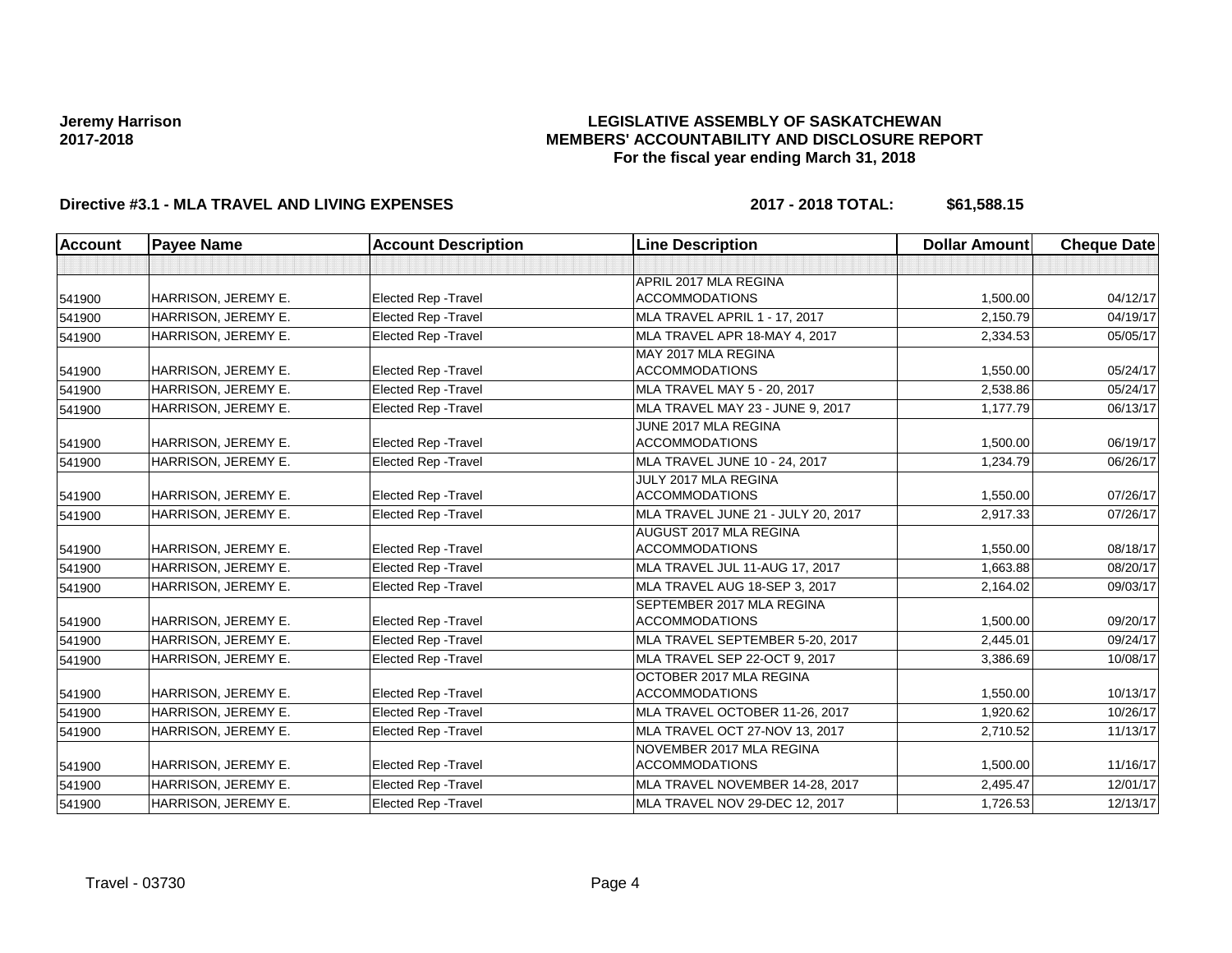### **LEGISLATIVE ASSEMBLY OF SASKATCHEWAN MEMBERS' ACCOUNTABILITY AND DISCLOSURE REPORT For the fiscal year ending March 31, 2018**

# **Directive #3.1 - MLA TRAVEL AND LIVING EXPENSES 2017 - 2018 TOTAL: \$61,588.15**

| <b>Account</b> | <b>Payee Name</b>   | <b>Account Description</b>  | <b>Line Description</b>        | <b>Dollar Amount</b> | <b>Cheque Date</b> |
|----------------|---------------------|-----------------------------|--------------------------------|----------------------|--------------------|
|                |                     |                             |                                |                      |                    |
|                |                     |                             | DECEMBER 2017 MLA REGINA       |                      |                    |
| 541900         | HARRISON, JEREMY E. | Elected Rep - Travel        | <b>ACCOMMODATIONS</b>          | 1,550.00             | 12/19/17           |
| 541900         | HARRISON, JEREMY E. | <b>Elected Rep - Travel</b> | MLA TRAVEL DEC 13/17-JAN 7/18  | 2,514.64             | 01/07/18           |
|                |                     |                             | JANUARY 2018 MLA REGINA        |                      |                    |
| 541900         | HARRISON, JEREMY E. | Elected Rep - Travel        | <b>ACCOMMODATION</b>           | 1,550.00             | 01/16/18           |
| 541900         | HARRISON, JEREMY E. | <b>Elected Rep - Travel</b> | MLA TRAVEL JANUARY 8-23, 2018  | 2,021.01             | 01/24/18           |
| 541900         | HARRISON, JEREMY E. | <b>Elected Rep - Travel</b> | MLA TRAVEL JAN 24-FEB 7, 2018  | 633.01               | 02/12/18           |
|                |                     |                             | FEBRUARY 2018 MLA REGINA       |                      |                    |
| 541900         | HARRISON, JEREMY E. | Elected Rep - Travel        | <b>ACCOMMODATIONS</b>          | 1,400.00             | 02/13/18           |
| 541900         | HARRISON, JEREMY E. | Elected Rep - Travel        | MLA TRAVEL FEBRUARY 8-10, 2018 | 1,580.90             | 02/13/18           |
| 541900         | HARRISON, JEREMY E. | <b>Elected Rep - Travel</b> | MLA TRAVEL FEB 11-MAR 7, 2018  | 2,010.72             | 03/07/18           |
| 541900         | HARRISON, JEREMY E. | <b>Elected Rep - Travel</b> | MLA TRAVEL MARCH 8-20, 2018    | 2,035.74             | 03/20/18           |
|                |                     |                             | MARCH 2018 MLA REGINA          |                      |                    |
| 541900         | HARRISON, JEREMY E. | Elected Rep - Travel        | <b>ACCOMMODATIONS</b>          | 1,550.00             | 03/21/18           |
| 541900         | HARRISON, JEREMY E. | <b>Elected Rep - Travel</b> | MLA TRAVEL MARCH 21-31, 2018   | 1,675.30             | 03/31/18           |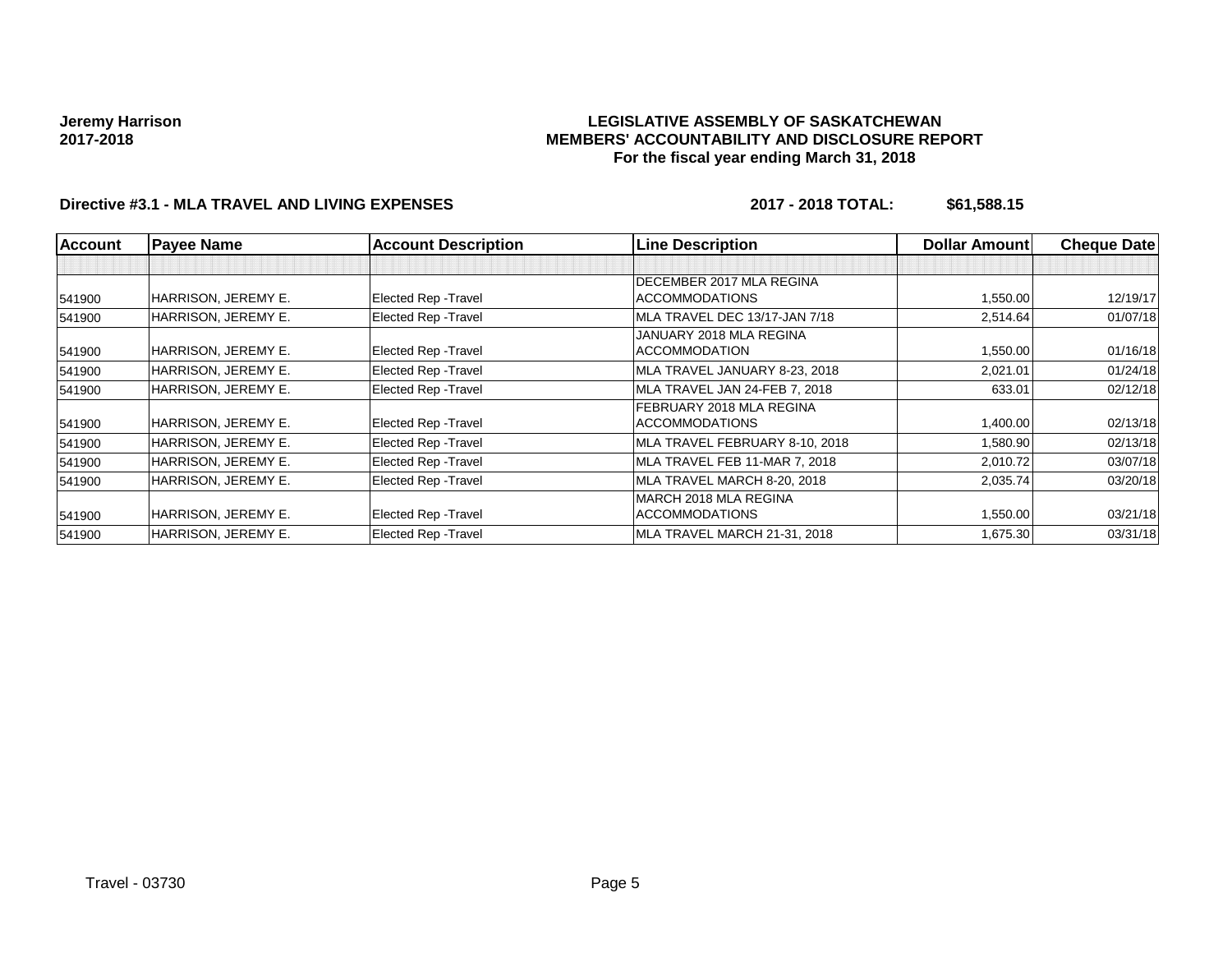### **LEGISLATIVE ASSEMBLY OF SASKATCHEWAN MEMBERS' ACCOUNTABILITY AND DISCLOSURE REPORT For the fiscal year ending March 31, 2018**

| <b>Account</b> | <b>Payee Name</b>                                  | <b>Account Description</b>                | <b>Line Description</b>               | <b>Dollar Amount</b> | <b>Cheque Date</b> |
|----------------|----------------------------------------------------|-------------------------------------------|---------------------------------------|----------------------|--------------------|
|                |                                                    |                                           |                                       |                      |                    |
| 522000         | <b>FOUR SUM PROPERTIES</b>                         | Rent of Ground, Buildings and Other Space | <b>APRIL CONSTITUENCY OFFICE RENT</b> | 1,050.00             | 04/01/17           |
| 522000         | <b>FOUR SUM PROPERTIES</b>                         | Rent of Ground, Buildings and Other Space | MAY 2017 MLA OFFICE RENT              | 1,050.00             | 04/12/17           |
| 522000         | <b>FOUR SUM PROPERTIES</b>                         | Rent of Ground, Buildings and Other Space | JUNE 2017 MLA OFFICE RENT             | 1,050.00             | 05/19/17           |
| 522000         | FOUR SUM PROPERTIES                                | Rent of Ground, Buildings and Other Space | <b>AUGUST 2017 MLA OFFICE RENT</b>    | 1,050.00             | 07/04/17           |
| 522000         | <b>FOUR SUM PROPERTIES</b>                         | Rent of Ground, Buildings and Other Space | JULY 2017 MLA OFFICE RENT             | 1,050.00             | 07/04/17           |
| 522000         | <b>FOUR SUM PROPERTIES</b>                         | Rent of Ground, Buildings and Other Space | SEPTEMBER 2017 MLA OFFICE RENT        | 1,050.00             | 08/14/17           |
| 522000         | <b>FOUR SUM PROPERTIES</b>                         | Rent of Ground, Buildings and Other Space | OCTOBER 2017 MLA OFFICE RENT          | 1,050.00             | 09/20/17           |
| 522000         | <b>FOUR SUM PROPERTIES</b>                         | Rent of Ground, Buildings and Other Space | NOVEMBER 2017 MLA OFFICE RENT         | 1,050.00             | 10/18/17           |
| 522000         | <b>FOUR SUM PROPERTIES</b>                         | Rent of Ground, Buildings and Other Space | DECEMBER 2017 MLA OFFICE RENT         | 1,050.00             | 11/15/17           |
| 522000         | <b>FOUR SUM PROPERTIES</b>                         | Rent of Ground, Buildings and Other Space | JANUARY 2018 MLA OFFICE RENT          | 1,050.00             | 12/19/17           |
| 522000         | <b>FOUR SUM PROPERTIES</b>                         | Rent of Ground, Buildings and Other Space | FEBRUARY 2018 MLA OFFICE RENT         | 1,050.00             | 01/15/18           |
| 522000         | <b>FOUR SUM PROPERTIES</b>                         | Rent of Ground, Buildings and Other Space | MARCH 2018 MLA OFFICE RENT            | 1,050.00             | 02/08/18           |
| 522200         | KONICA MINOLTA BUSINESS<br>SOLUTIONS (CANADA) LTD. | <b>Rent of Photocopiers</b>               | <b>COPIER CHARGES</b>                 | 7.78                 | 04/01/17           |
| 522200         | KONICA MINOLTA BUSINESS<br>SOLUTIONS (CANADA) LTD. | Rent of Photocopiers                      | <b>COPIER CHARGES</b>                 | 114.70               | 04/01/17           |
| 522200         | KONICA MINOLTA BUSINESS<br>SOLUTIONS (CANADA) LTD. | Rent of Photocopiers                      | <b>COPIER CHARGES</b>                 | 6.76                 | 05/01/17           |
| 522200         | KONICA MINOLTA BUSINESS<br>SOLUTIONS (CANADA) LTD. | Rent of Photocopiers                      | <b>COPIER CHARGES</b>                 | 114.70               | 05/01/17           |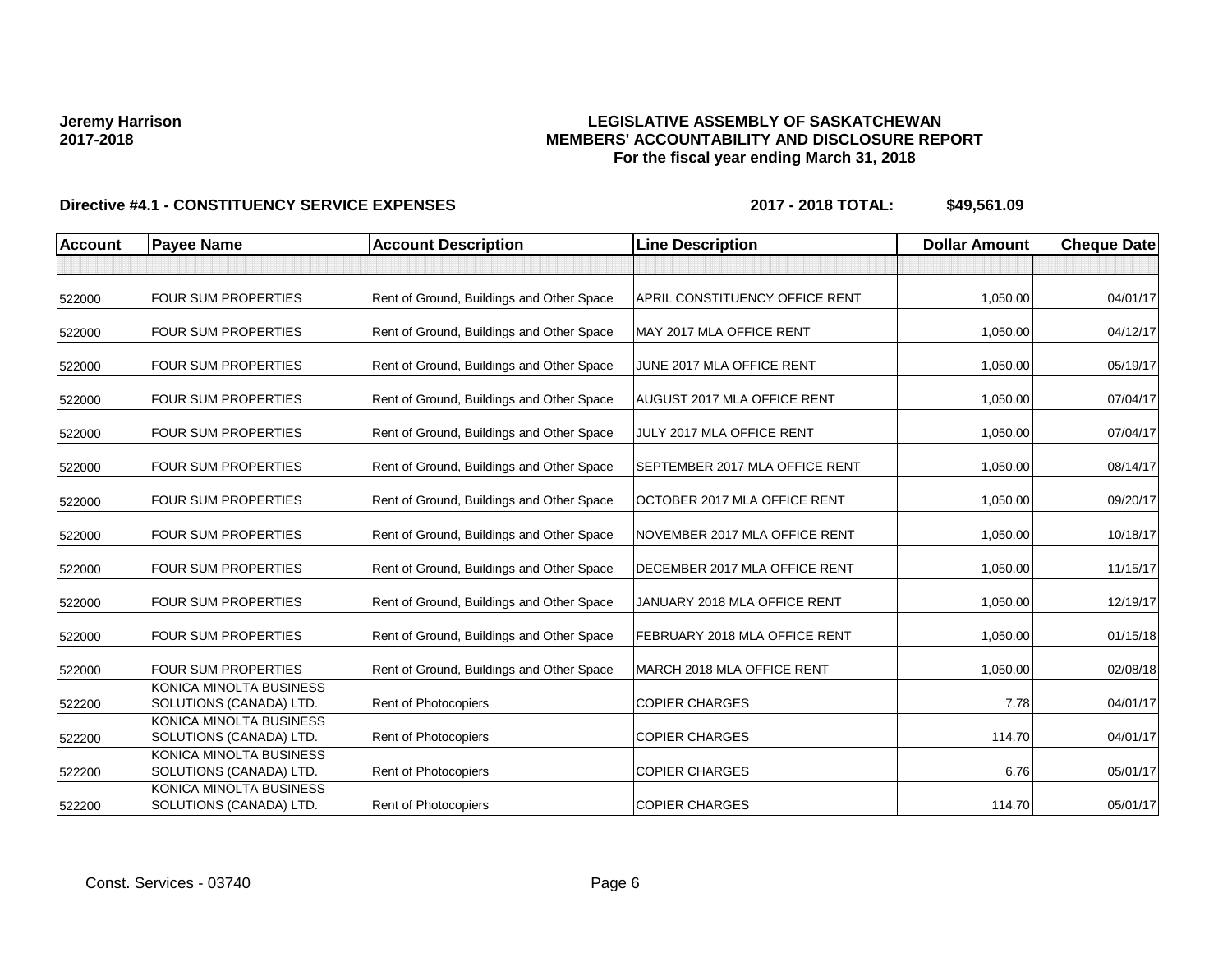### **LEGISLATIVE ASSEMBLY OF SASKATCHEWAN MEMBERS' ACCOUNTABILITY AND DISCLOSURE REPORT For the fiscal year ending March 31, 2018**

| <b>Account</b> | <b>Payee Name</b>       | <b>Account Description</b>  | <b>Line Description</b> | <b>Dollar Amount</b> | <b>Cheque Date</b> |
|----------------|-------------------------|-----------------------------|-------------------------|----------------------|--------------------|
|                |                         |                             |                         |                      |                    |
|                | KONICA MINOLTA BUSINESS |                             |                         |                      |                    |
| 522200         | SOLUTIONS (CANADA) LTD. | <b>Rent of Photocopiers</b> | <b>COPIER CHARGES</b>   | 114.70               | 06/01/17           |
|                | KONICA MINOLTA BUSINESS |                             |                         |                      |                    |
| 522200         | SOLUTIONS (CANADA) LTD. | Rent of Photocopiers        | <b>COPIER CHARGES</b>   | 16.47                | 07/01/17           |
|                | KONICA MINOLTA BUSINESS |                             |                         |                      |                    |
| 522200         | SOLUTIONS (CANADA) LTD. | <b>Rent of Photocopiers</b> | <b>COPIER CHARGES</b>   | 68.84                | 07/01/17           |
|                | KONICA MINOLTA BUSINESS |                             |                         |                      |                    |
| 522200         | SOLUTIONS (CANADA) LTD. | <b>Rent of Photocopiers</b> | <b>COPIER CHARGES</b>   | 5.97                 | 07/18/17           |
|                | KONICA MINOLTA BUSINESS |                             |                         |                      |                    |
| 522200         | SOLUTIONS (CANADA) LTD. | Rent of Photocopiers        | <b>COPIER CHARGES</b>   | 103.24               | 08/01/17           |
|                | KONICA MINOLTA BUSINESS |                             |                         |                      |                    |
| 522200         | SOLUTIONS (CANADA) LTD. | <b>Rent of Photocopiers</b> | <b>COPIER CHARGES</b>   | 10.54                | 08/01/17           |
|                | KONICA MINOLTA BUSINESS |                             |                         |                      |                    |
| 522200         | SOLUTIONS (CANADA) LTD. | <b>Rent of Photocopiers</b> | <b>COPIER CHARGES</b>   | 26.70                | 09/01/17           |
|                | KONICA MINOLTA BUSINESS |                             |                         |                      |                    |
| 522200         | SOLUTIONS (CANADA) LTD. | <b>Rent of Photocopiers</b> | <b>COPIER CHARGES</b>   | 103.24               | 10/01/17           |
|                | KONICA MINOLTA BUSINESS |                             |                         |                      |                    |
| 522200         | SOLUTIONS (CANADA) LTD. | <b>Rent of Photocopiers</b> | <b>COPIER CHARGES</b>   | 103.24               | 11/01/17           |
|                | KONICA MINOLTA BUSINESS |                             |                         |                      |                    |
| 522200         | SOLUTIONS (CANADA) LTD. | <b>Rent of Photocopiers</b> | <b>COPIER CHARGES</b>   | 6.50                 | 11/01/17           |
|                | KONICA MINOLTA BUSINESS |                             |                         |                      |                    |
| 522200         | SOLUTIONS (CANADA) LTD. | <b>Rent of Photocopiers</b> | <b>COPIER CHARGES</b>   | 8.65                 | 11/01/17           |
|                | KONICA MINOLTA BUSINESS |                             |                         |                      |                    |
| 522200         | SOLUTIONS (CANADA) LTD. | <b>Rent of Photocopiers</b> | <b>COPIER CHARGES</b>   | 103.24               | 11/01/17           |
|                | KONICA MINOLTA BUSINESS |                             |                         |                      |                    |
| 522200         | SOLUTIONS (CANADA) LTD. | Rent of Photocopiers        | <b>COPIER CHARGES</b>   | 23.33                | 12/01/17           |
|                | KONICA MINOLTA BUSINESS |                             |                         |                      |                    |
| 522200         | SOLUTIONS (CANADA) LTD. | <b>Rent of Photocopiers</b> | <b>COPIER CHARGES</b>   | 103.24               | 12/01/17           |
|                | KONICA MINOLTA BUSINESS |                             |                         |                      |                    |
| 522200         | SOLUTIONS (CANADA) LTD. | <b>Rent of Photocopiers</b> | <b>COPIER CHARGES</b>   | 103.24               | 01/01/18           |
|                | KONICA MINOLTA BUSINESS |                             |                         |                      |                    |
| 522200         | SOLUTIONS (CANADA) LTD. | <b>Rent of Photocopiers</b> | <b>COPIER CHARGES</b>   | 7.49                 | 01/01/18           |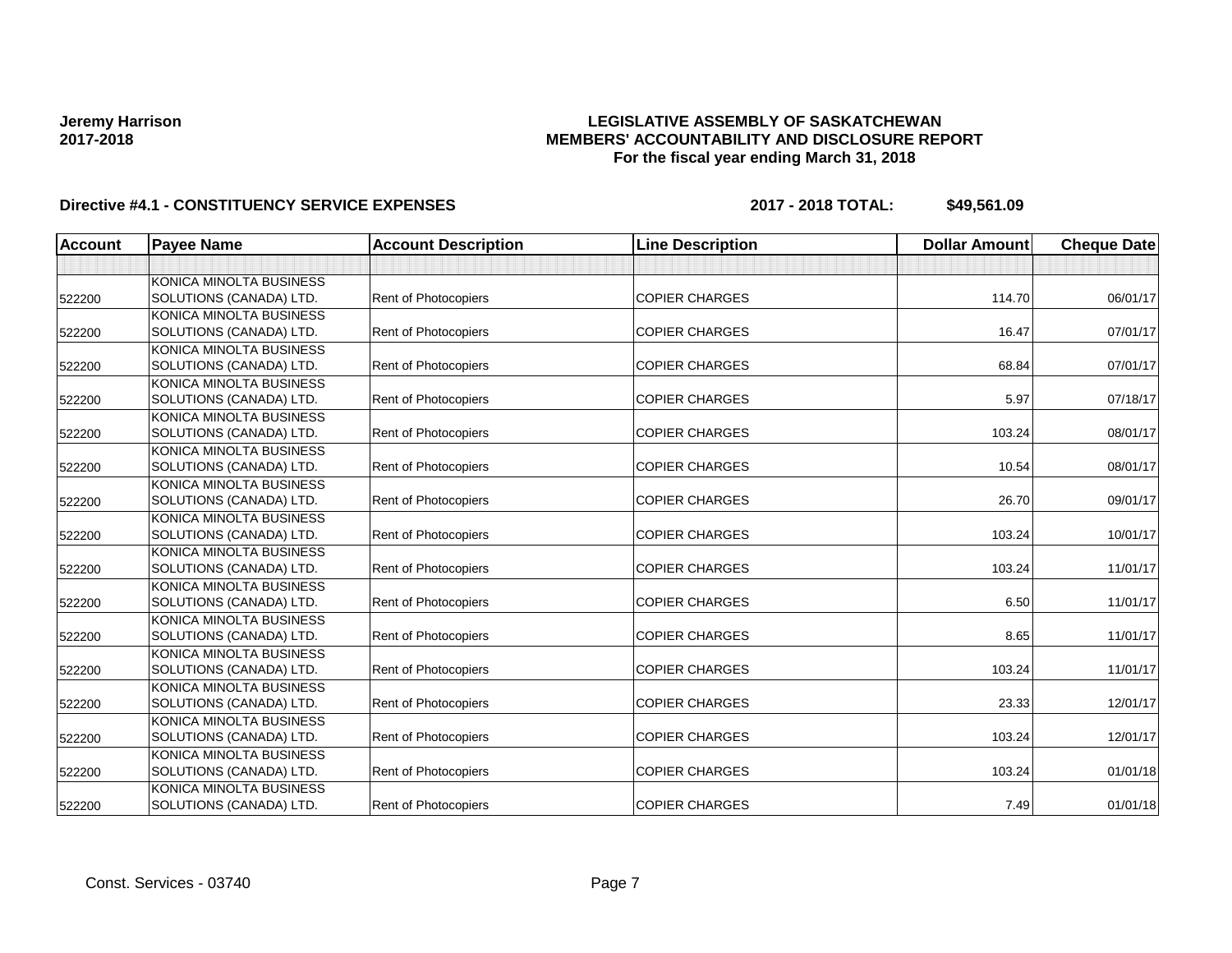### **LEGISLATIVE ASSEMBLY OF SASKATCHEWAN MEMBERS' ACCOUNTABILITY AND DISCLOSURE REPORT For the fiscal year ending March 31, 2018**

| <b>Account</b> | <b>Payee Name</b>                  | <b>Account Description</b>           | <b>Line Description</b>                  | <b>Dollar Amount</b> | <b>Cheque Date</b> |
|----------------|------------------------------------|--------------------------------------|------------------------------------------|----------------------|--------------------|
|                |                                    |                                      |                                          |                      |                    |
|                | KONICA MINOLTA BUSINESS            |                                      |                                          |                      |                    |
| 522200         | SOLUTIONS (CANADA) LTD.            | Rent of Photocopiers                 | <b>COPIER CHARGES</b>                    | 103.24               | 02/01/18           |
|                | <b>KONICA MINOLTA BUSINESS</b>     |                                      |                                          |                      |                    |
| 522200         | SOLUTIONS (CANADA) LTD.            | Rent of Photocopiers                 | <b>COPIER CHARGES</b>                    | 7.43                 | 02/01/18           |
|                | KONICA MINOLTA BUSINESS            |                                      |                                          |                      |                    |
| 522200         | SOLUTIONS (CANADA) LTD.            | <b>Rent of Photocopiers</b>          | <b>COPIER CHARGES</b>                    | 103.24               | 03/01/18           |
|                | KONICA MINOLTA BUSINESS            |                                      |                                          |                      |                    |
| 522200         | SOLUTIONS (CANADA) LTD.            | Rent of Photocopiers                 | <b>COPIER CHARGES</b>                    | 8.82                 | 03/01/18           |
|                | MINISTER OF FINANCE-MINISTRY       |                                      | PHOTOCOPIER SERVICE FEES FOR 2017-       |                      |                    |
| 522200         | OF CENTRAL SERVICES                | Rent of Photocopiers                 | 18                                       | 100.00               | 12/01/17           |
|                | <b>AFFINITY INSURANCE SERVICES</b> |                                      |                                          |                      |                    |
| 522500         | <b>MEADOW LAKE</b>                 | <b>Insurance Premiums</b>            | C70059609-8 OFFICE INSURANCE             | 464.28               | 02/01/18           |
|                | <b>BROADWAY EXPORTERS</b>          |                                      |                                          |                      |                    |
| 525000         | <b>IMPORTERS INC.</b>              | Postal, Courier, Freight and Related | CANADA FLAGS&STICKERS - NO GST           | 55.00                | 03/13/18           |
| 525000         | CANADA POST CORPORATION            | Postal, Courier, Freight and Related | <b>POSTAGE</b>                           | 1,096.09             | 12/11/17           |
| 525000         | <b>COWAN GRAPHICS INC.</b>         | Postal, Courier, Freight and Related | <b>ADVERTISING</b>                       | 156.71               | 03/19/18           |
|                |                                    |                                      | REIMB:                                   |                      |                    |
| 525000         | HARRISON, JEREMY E.                | Postal, Courier, Freight and Related | POSTAGE/MISC/FLORAL/NEWSPAPERS           | 89.75                | 06/11/17           |
|                |                                    |                                      | REIMB:                                   |                      |                    |
| 525000         | HARRISON, JEREMY E.                | Postal, Courier, Freight and Related | POSTAGE/FLOWERS/SUBSCRIPTION             | 16.35                | 07/23/17           |
| 525000         | HARRISON, JEREMY E.                | Postal, Courier, Freight and Related | <b>REIMB: POSTAGE&amp;FLOWERS</b>        | 4.94                 | 10/01/17           |
|                |                                    |                                      | <b>REIMB: POSTAGE/MISC, &amp; OFFICE</b> |                      |                    |
| 525000         | HARRISON, JEREMY E.                | Postal, Courier, Freight and Related | <b>SUPPLIES</b>                          | 171.13               | 02/01/18           |
| 525000         | HARRISON, JEREMY E.                | Postal, Courier, Freight and Related | <b>REIMB: FLOWERS &amp; POSTAGE</b>      | 171.13               | 03/06/18           |
| 525000         | HARRISON, JEREMY E.                | Postal, Courier, Freight and Related | REIMB: WATER COOLER/POSTAGE              | 256.69               | 03/13/18           |
|                | MINISTER OF FINANCE-MINISTRY       |                                      |                                          |                      |                    |
| 525000         | OF CENTRAL SERVICES                | Postal, Courier, Freight and Related | APRIL 2017 MAIL SERVICES                 | 40.97                | 06/09/17           |
|                | MINISTER OF FINANCE-MINISTRY       |                                      |                                          |                      |                    |
| 525000         | OF CENTRAL SERVICES                | Postal, Courier, Freight and Related | <b>MAY 2017 MAIL SERVICES</b>            | 40.97                | 07/05/17           |
|                | MINISTER OF FINANCE-MINISTRY       |                                      |                                          |                      |                    |
| 525000         | OF CENTRAL SERVICES                | Postal, Courier, Freight and Related | JUNE 2017 MAIL SERVICES                  | 41.00                | 08/01/17           |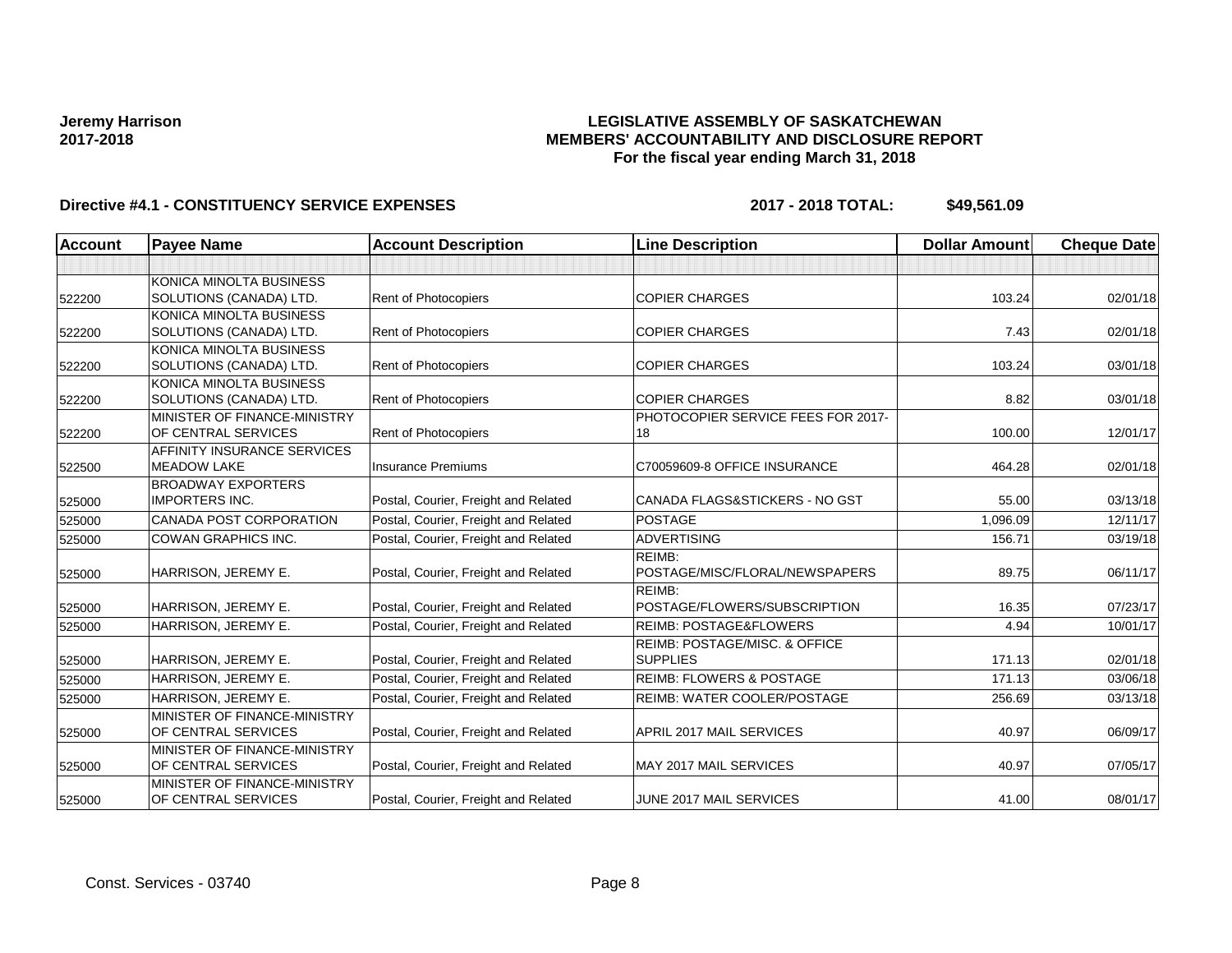### **LEGISLATIVE ASSEMBLY OF SASKATCHEWAN MEMBERS' ACCOUNTABILITY AND DISCLOSURE REPORT For the fiscal year ending March 31, 2018**

| <b>Account</b> | <b>Payee Name</b>                                   | <b>Account Description</b>           | <b>Line Description</b>        | <b>Dollar Amount</b> | <b>Cheque Date</b> |
|----------------|-----------------------------------------------------|--------------------------------------|--------------------------------|----------------------|--------------------|
|                |                                                     |                                      |                                |                      |                    |
| 525000         | MINISTER OF FINANCE-MINISTRY<br>OF CENTRAL SERVICES | Postal, Courier, Freight and Related | JULY 2017 MAIL SERVICES        | 42.05                | 09/12/17           |
|                | MINISTER OF FINANCE-MINISTRY                        |                                      |                                |                      |                    |
| 525000         | OF CENTRAL SERVICES                                 | Postal, Courier, Freight and Related | AUGUST 2017 MAIL SERVICES      | 42.05                | 10/01/17           |
| 525000         | MINISTER OF FINANCE-MINISTRY<br>OF CENTRAL SERVICES | Postal, Courier, Freight and Related | SEPTEMBER 2017 MAIL SERVICES   | 42.09                | 11/15/17           |
| 525000         | MINISTER OF FINANCE-MINISTRY<br>OF CENTRAL SERVICES | Postal, Courier, Freight and Related | OCTOBER 2017 MAIL SERVICES     | 42.09                | 12/01/17           |
| 525000         | MINISTER OF FINANCE-MINISTRY<br>OF CENTRAL SERVICES | Postal, Courier, Freight and Related | NOVEMBER 2017 MAIL SERVICES    | 42.09                | 01/01/18           |
| 525000         | MINISTER OF FINANCE-MINISTRY<br>OF CENTRAL SERVICES | Postal, Courier, Freight and Related | DECEMBER 2017 MAIL SERVICES    | 42.09                | 02/01/18           |
| 525000         | MINISTER OF FINANCE-MINISTRY<br>OF CENTRAL SERVICES | Postal, Courier, Freight and Related | JANUARY 2018 MAIL SERVICES     | 42.09                | 03/08/18           |
| 525000         | MINISTER OF FINANCE-MINISTRY<br>OF CENTRAL SERVICES | Postal, Courier, Freight and Related | FEBRUARY 2018 MAIL SERVICES    | 42.13                | 03/22/18           |
| 525000         | MINISTER OF FINANCE-MINISTRY<br>OF CENTRAL SERVICES | Postal, Courier, Freight and Related | MARCH 2018 MAIL SERVICES       | 42.11                | 03/31/18           |
| 528000         | LEWIS, DARREN                                       | <b>Support Services</b>              | TECHNOLOGY SUPPORT SERVICES    | 80.00                | 11/14/17           |
| 529000         | <b>PROLINE DECALS &amp; SIGNS</b>                   | <b>General Contractual Services</b>  | SIGN REPAIR - NO GST           | 84.80                | 06/06/17           |
| 529200         | HARRISON, JEREMY E.                                 | Professional Development             | REIMB: CONFERENCE REGISTRATION | 563.87               | 02/07/18           |
| 530300         | <b>MARU GROUP CANADA INC.</b>                       | Primary Research/Focus group         | AD HOC CONSULTING - NO GST     | 607.15               | 07/01/17           |
| 530300         | MARU GROUP CANADA INC.                              | Primary Research/Focus group         | AD HOC CONSULTING - NO GST     | 646.74               | 01/01/18           |
| 530300         | MARU GROUP CANADA INC.                              | Primary Research/Focus group         | AD HOC CONSULTING - NO GST     | 632.97               | 03/01/18           |
| 530500         | 102001313 SASK LTD.                                 | Media Placement                      | ADVERTISING - NO GST           | 200.00               | 05/01/17           |
| 530500         | <b>BEAVER RIVER BANNER</b>                          | Media Placement                      | <b>ADVERTISING</b>             | 95.04                | 05/03/17           |
| 530500         | <b>BEAVER RIVER BANNER</b>                          | Media Placement                      | <b>ADVERTISING</b>             | 171.28               | 07/01/17           |
| 530500         | <b>BEAVER RIVER BANNER</b>                          | Media Placement                      | <b>ADVERTISING</b>             | 118.80               | 07/01/17           |
| 530500         | <b>BEAVER RIVER BANNER</b>                          | Media Placement                      | <b>ADVERTISING</b>             | 142.56               | 09/01/17           |
| 530500         | <b>BEAVER RIVER BANNER</b>                          | Media Placement                      | <b>ADVERTISING</b>             | 95.04                | 10/01/17           |
| 530500         | <b>BEAVER RIVER BANNER</b>                          | Media Placement                      | <b>ADVERTISING</b>             | 95.04                | 11/01/17           |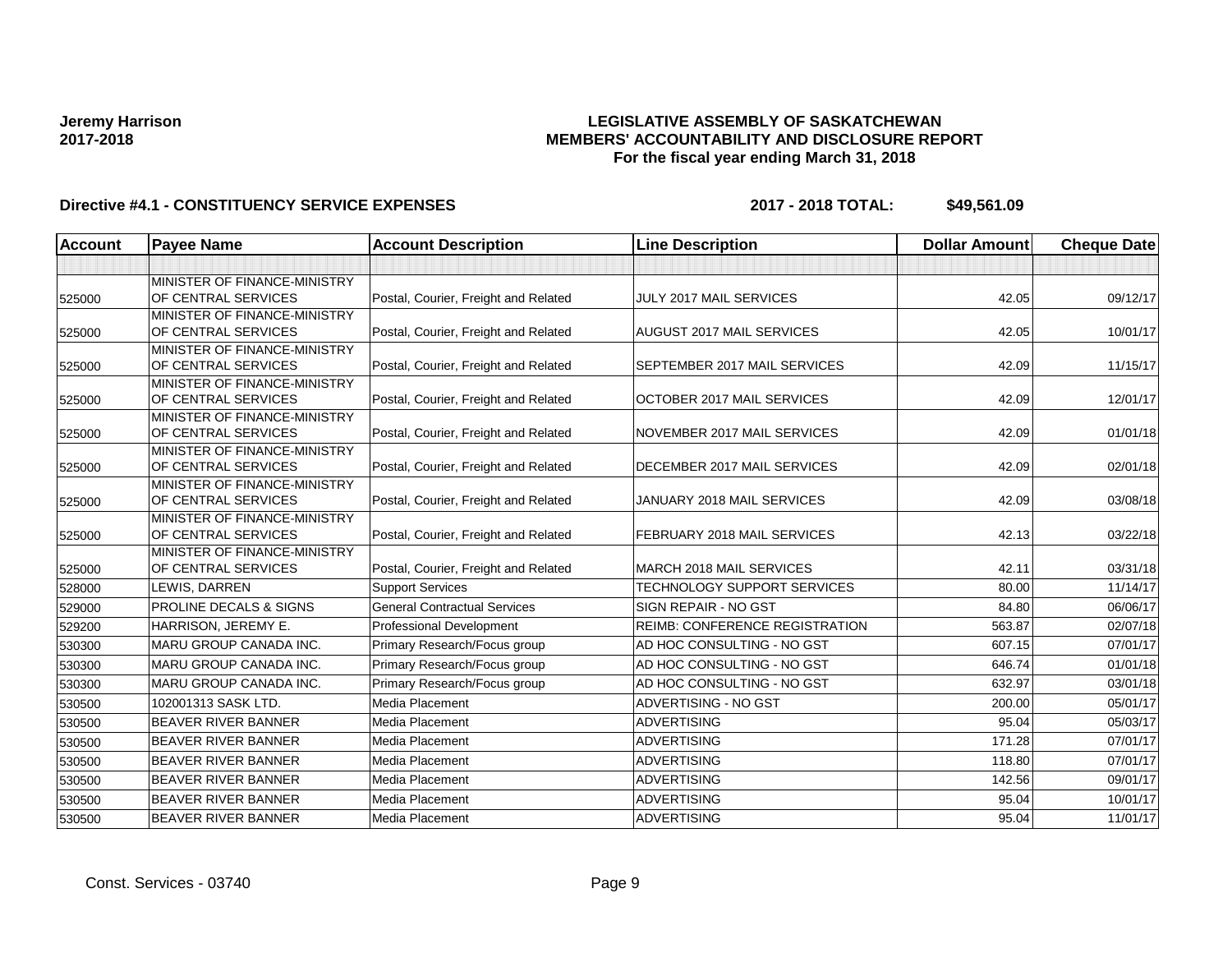### **LEGISLATIVE ASSEMBLY OF SASKATCHEWAN MEMBERS' ACCOUNTABILITY AND DISCLOSURE REPORT For the fiscal year ending March 31, 2018**

| <b>Account</b> | <b>Payee Name</b>                      | <b>Account Description</b> | <b>Line Description</b> | <b>Dollar Amount</b> | <b>Cheque Date</b> |
|----------------|----------------------------------------|----------------------------|-------------------------|----------------------|--------------------|
|                |                                        |                            |                         |                      |                    |
| 530500         | <b>BEAVER RIVER BANNER</b>             | <b>Media Placement</b>     | <b>ADVERTISING</b>      | 195.04               | 01/01/18           |
| 530500         | <b>BEAVER RIVER BANNER</b>             | <b>Media Placement</b>     | <b>ADVERTISING</b>      | 100.32               | 02/01/18           |
| 530500         | <b>BEAVER RIVER BANNER</b>             | Media Placement            | <b>ADVERTISING</b>      | 100.32               | 03/01/18           |
| 530500         | <b>COWAN GRAPHICS INC.</b>             | Media Placement            | <b>ADVERTISING</b>      | 1,272.00             | 03/19/18           |
| 530500         | <b>FABMAR COMMUNICATIONS LTD.</b>      | Media Placement            | ADVERTISING - NO GST    | 52.16                | 03/01/18           |
| 530500         | <b>FABMAR COMMUNICATIONS LTD</b>       | Media Placement            | ADVERTISING - NO GST    | 52.16                | 03/01/18           |
|                | GOLDEN WEST BROADCASTING               |                            |                         |                      |                    |
| 530500         | LTD.                                   | Media Placement            | ADVERTISING - NO GST    | 34.23                | 03/01/18           |
|                | <b>GOLDEN WEST BROADCASTING</b>        |                            |                         |                      |                    |
| 530500         | LTD.                                   | Media Placement            | <b>ADVERTISING</b>      | 66.98                | 03/01/18           |
|                | <b>GOLDEN WEST BROADCASTING</b>        |                            |                         |                      |                    |
| 530500         | LTD.                                   | Media Placement            | ADVERTISING - NO GST    | 80.37                | 03/01/18           |
| 530500         | <b>GUENTHER, DONNA</b>                 | Media Placement            | <b>ADVERTISING</b>      | 100.00               | 05/01/17           |
| 530500         | <b>GUENTHER, DONNA</b>                 | Media Placement            | <b>ADVERTISING</b>      | 100.00               | 05/16/17           |
| 530500         | HARVARD BROADCASTING INC.              | Media Placement            | <b>ADVERTISING</b>      | 159.70               | 03/01/18           |
|                | <b>JIM PATTISON BROADCAST</b>          |                            |                         |                      |                    |
| 530500         | <b>GROUP</b>                           | Media Placement            | <b>ADVERTISING</b>      | 125.00               | 05/01/17           |
|                | <b>JIM PATTISON BROADCAST</b>          |                            |                         |                      |                    |
| 530500         | <b>GROUP</b>                           | Media Placement            | ADVERTISING - NO GST    | 100.00               | 05/01/17           |
|                | <b>JIM PATTISON BROADCAST</b>          |                            |                         |                      |                    |
| 530500         | <b>GROUP</b>                           | Media Placement            | <b>ADVERTISING</b>      | 100.00               | 06/01/17           |
|                | <b>JIM PATTISON BROADCAST</b>          |                            |                         |                      |                    |
| 530500         | <b>GROUP</b>                           | Media Placement            | <b>ADVERTISING</b>      | 100.00               | 07/01/17           |
|                | <b>JIM PATTISON BROADCAST</b>          |                            |                         |                      |                    |
| 530500         | <b>GROUP</b>                           | Media Placement            | <b>ADVERTISING</b>      | 125.00               | 08/01/17           |
|                | JIM PATTISON BROADCAST<br><b>GROUP</b> |                            |                         |                      |                    |
| 530500         |                                        | <b>Media Placement</b>     | <b>ADVERTISING</b>      | 100.00               | 09/01/17           |
|                | JIM PATTISON BROADCAST<br><b>GROUP</b> | <b>Media Placement</b>     | <b>ADVERTISING</b>      | 100.00               | 10/01/17           |
| 530500         | <b>JIM PATTISON BROADCAST</b>          |                            |                         |                      |                    |
| 530500         | <b>GROUP</b>                           | Media Placement            | <b>ADVERTISING</b>      | 125.00               | 11/01/17           |
|                |                                        |                            |                         |                      |                    |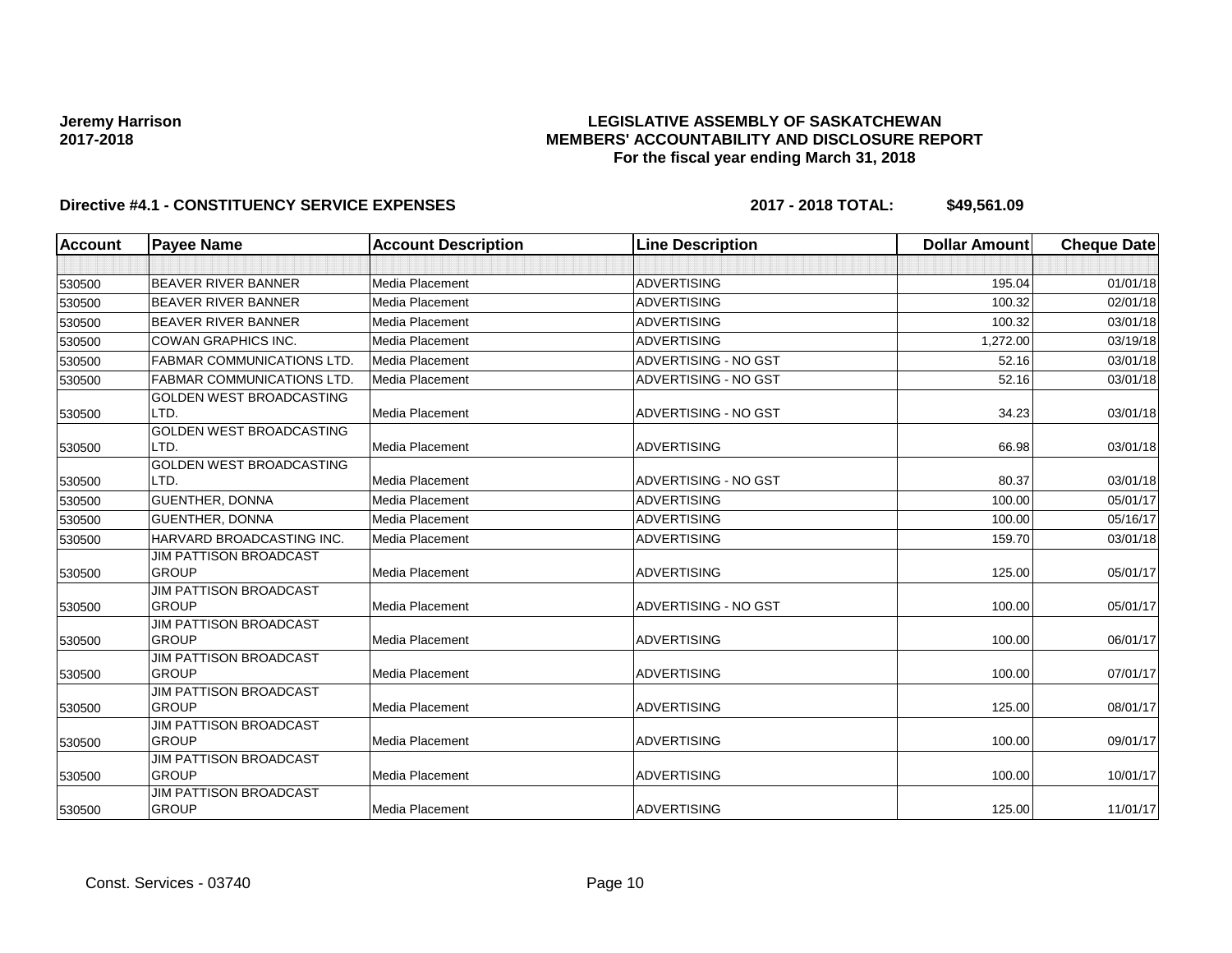### **LEGISLATIVE ASSEMBLY OF SASKATCHEWAN MEMBERS' ACCOUNTABILITY AND DISCLOSURE REPORT For the fiscal year ending March 31, 2018**

| Account | <b>Payee Name</b>                             | <b>Account Description</b> | <b>Line Description</b> | <b>Dollar Amount</b> | <b>Cheque Date</b> |
|---------|-----------------------------------------------|----------------------------|-------------------------|----------------------|--------------------|
|         |                                               |                            |                         |                      |                    |
|         | <b>JIM PATTISON BROADCAST</b>                 |                            |                         |                      |                    |
| 530500  | <b>GROUP</b>                                  | <b>Media Placement</b>     | <b>ADVERTISING</b>      | 100.00               | 12/01/17           |
|         | <b>JIM PATTISON BROADCAST</b>                 |                            |                         |                      |                    |
| 530500  | <b>GROUP</b>                                  | <b>Media Placement</b>     | <b>ADVERTISING</b>      | 125.00               | 01/01/18           |
|         | <b>JIM PATTISON BROADCAST</b>                 |                            |                         |                      |                    |
| 530500  | <b>GROUP</b>                                  | Media Placement            | <b>ADVERTISING</b>      | 100.00               | 02/01/18           |
|         | <b>JIM PATTISON BROADCAST</b><br><b>GROUP</b> | Media Placement            | <b>ADVERTISING</b>      | 69.07                |                    |
| 530500  | <b>JIM PATTISON BROADCAST</b>                 |                            |                         |                      | 03/01/18           |
| 530500  | <b>GROUP</b>                                  | <b>Media Placement</b>     | <b>ADVERTISING</b>      | 72.14                | 03/01/18           |
|         | <b>JIM PATTISON BROADCAST</b>                 |                            |                         |                      |                    |
| 530500  | <b>GROUP</b>                                  | Media Placement            | <b>ADVERTISING</b>      | 100.00               | 03/01/18           |
|         | <b>JIM PATTISON BROADCAST</b>                 |                            |                         |                      |                    |
| 530500  | <b>GROUP</b>                                  | <b>Media Placement</b>     | <b>ADVERTISING</b>      | 100.00               | 03/25/18           |
| 530500  | KILLARNEY PRINTING INC.                       | Media Placement            | ADVERTISING - NO GST    | 400.00               | 12/01/17           |
|         | LIVELONG AND DISTRICT                         |                            |                         |                      |                    |
| 530500  | RECREATION ASSOC. INC.                        | Media Placement            | <b>ADVERTISING</b>      | 100.00               | 01/08/18           |
| 530500  | MARACAL VENTURES INC.                         | Media Placement            | <b>ADVERTISING</b>      | 3,600.00             | 12/01/17           |
| 530500  | <b>MARACAL VENTURES INC.</b>                  | Media Placement            | <b>ADVERTISING</b>      | 1,200.00             | 03/16/18           |
| 530500  | <b>MEADOW LAKE MINOR BALL</b>                 | <b>Media Placement</b>     | <b>ADVERTISING</b>      | 200.00               | 07/01/17           |
| 530500  | NORTHERN PRIDE PUBLICATIONS                   | Media Placement            | <b>ADVERTISING</b>      | 95.00                | 05/18/17           |
| 530500  | NORTHERN PRIDE PUBLICATIONS                   | <b>Media Placement</b>     | <b>ADVERTISING</b>      | 95.00                | 05/18/17           |
| 530500  | NORTHERN PRIDE PUBLICATIONS                   | <b>Media Placement</b>     | <b>ADVERTISING</b>      | 149.00               | 06/01/17           |
| 530500  | NORTHERN PRIDE PUBLICATIONS                   | Media Placement            | <b>ADVERTISING</b>      | 95.00                | 07/01/17           |
| 530500  | NORTHERN PRIDE PUBLICATIONS                   | Media Placement            | <b>ADVERTISING</b>      | 427.00               | 08/01/17           |
| 530500  | NORTHERN PRIDE PUBLICATIONS                   | Media Placement            | <b>ADVERTISING</b>      | 149.00               | 09/01/17           |
| 530500  | NORTHERN PRIDE PUBLICATIONS                   | Media Placement            | <b>ADVERTISING</b>      | 170.00               | 09/07/17           |
| 530500  | NORTHERN PRIDE PUBLICATIONS                   | Media Placement            | <b>ADVERTISING</b>      | 140.00               | 09/21/17           |
| 530500  | NORTHERN PRIDE PUBLICATIONS                   | Media Placement            | <b>ADVERTISING</b>      | 99.00                | 10/05/17           |
| 530500  | NORTHERN PRIDE PUBLICATIONS                   | Media Placement            | <b>ADVERTISING</b>      | 55.00                | 11/09/17           |
| 530500  | NORTHERN PRIDE PUBLICATIONS                   | Media Placement            | <b>ADVERTISING</b>      | 150.00               | 12/01/17           |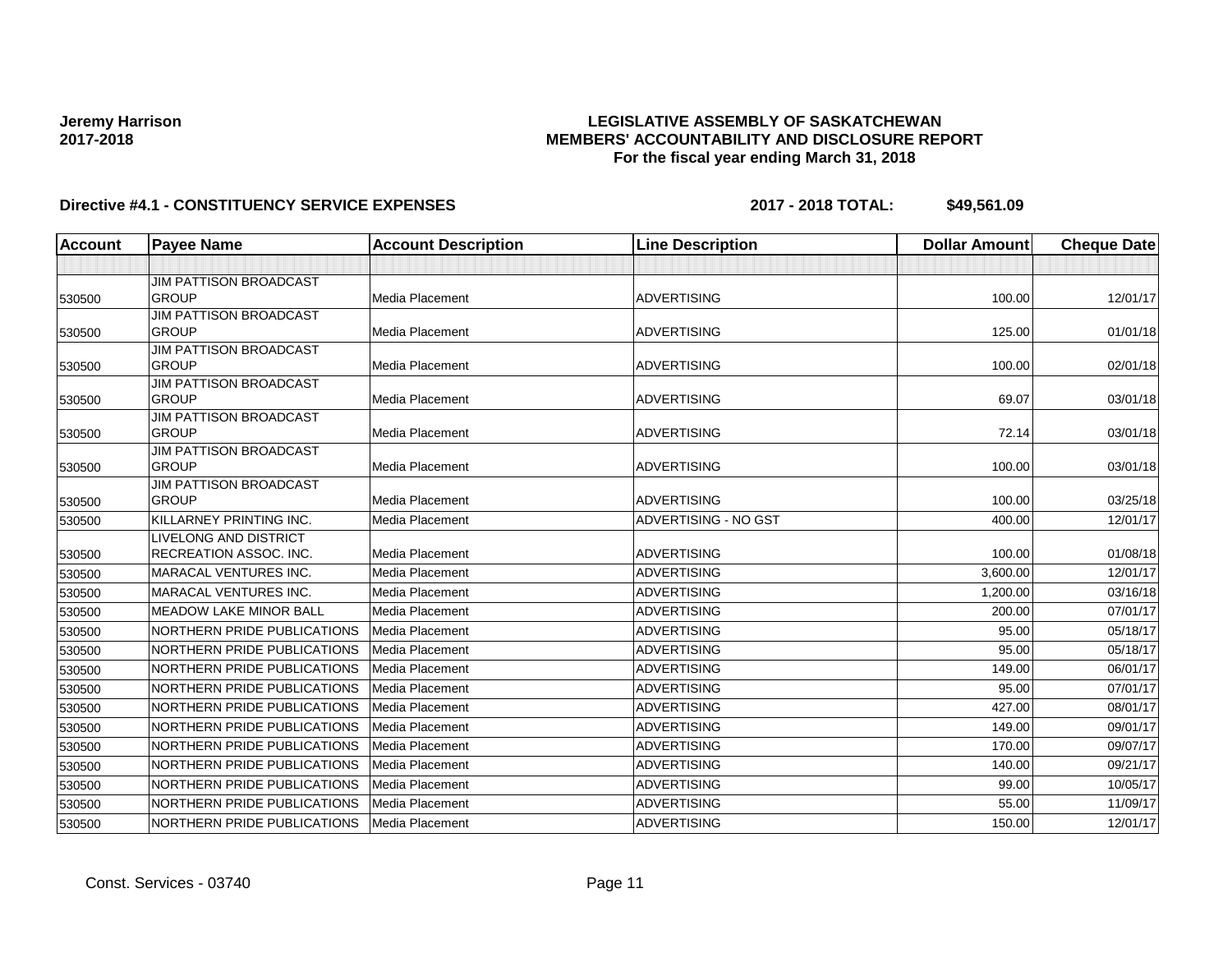### **LEGISLATIVE ASSEMBLY OF SASKATCHEWAN MEMBERS' ACCOUNTABILITY AND DISCLOSURE REPORT For the fiscal year ending March 31, 2018**

| <b>Account</b> | <b>Payee Name</b>           | <b>Account Description</b> | <b>Line Description</b> | <b>Dollar Amount</b> | <b>Cheque Date</b> |
|----------------|-----------------------------|----------------------------|-------------------------|----------------------|--------------------|
|                |                             |                            |                         |                      |                    |
| 530500         | NORTHERN PRIDE PUBLICATIONS | Media Placement            | <b>ADVERTISING</b>      | 277.20               | 12/14/17           |
| 530500         | NORTHERN PRIDE PUBLICATIONS | <b>Media Placement</b>     | ADVERTISING             | 277.20               | 01/01/18           |
| 530500         | NORTHERN PRIDE PUBLICATIONS | <b>Media Placement</b>     | <b>ADVERTISING</b>      | 59.00                | 02/01/18           |
| 530500         | NORTHERN PRIDE PUBLICATIONS | Media Placement            | <b>ADVERTISING</b>      | 140.00               | 03/22/18           |
| 530500         | PNG PRAIRIE NEWSPAPER GROUP | Media Placement            | <b>ADVERTISING</b>      | 117.60               | 08/01/17           |
| 530500         | RAWLCO RADIO LTD.           | Media Placement            | <b>ADVERTISING</b>      | 76.74                | 03/01/18           |
| 530500         | RAWLCO RADIO LTD.           | Media Placement            | <b>ADVERTISING</b>      | 76.74                | 03/01/18           |
| 530500         | RAWLCO RADIO LTD.           | Media Placement            | <b>ADVERTISING</b>      | 104.37               | 03/01/18           |
| 530500         | RAWLCO RADIO LTD.           | Media Placement            | <b>ADVERTISING</b>      | 116.65               | 03/01/18           |
| 530500         | SHELLBROOK CHRONICLE        | Media Placement            | <b>ADVERTISING</b>      | 107.33               | 04/07/17           |
| 530500         | SHELLBROOK CHRONICLE        | Media Placement            | <b>ADVERTISING</b>      | 71.67                | 07/01/17           |
| 530500         | SHELLBROOK CHRONICLE        | Media Placement            | <b>ADVERTISING</b>      | 25.00                | 07/14/17           |
| 530500         | SHELLBROOK CHRONICLE        | Media Placement            | <b>ADVERTISING</b>      | 107.33               | 10/10/17           |
| 530500         | SHELLBROOK CHRONICLE        | Media Placement            | ADVERTISING - NO GST    | 55.83                | 11/10/17           |
| 530500         | <b>SHELLBROOK CHRONICLE</b> | Media Placement            | <b>ADVERTISING</b>      | 8.33                 | 12/01/17           |
| 530500         | <b>SHELLBROOK CHRONICLE</b> | Media Placement            | <b>ADVERTISING</b>      | 42.00                | 01/01/18           |
| 530500         | SHELLBROOK CHRONICLE        | Media Placement            | <b>ADVERTISING</b>      | 138.33               | 02/01/18           |
| 530500         | SPIRITWOOD HERALD           | Media Placement            | <b>ADVERTISING</b>      | 68.25                | 11/10/17           |
| 530500         | SPIRITWOOD HERALD           | Media Placement            | <b>ADVERTISING</b>      | 12.50                | 12/01/17           |
| 530500         | SPIRITWOOD HERALD           | Media Placement            | <b>ADVERTISING</b>      | 54.60                | 01/01/18           |
| 530500         | <b>SPIRITWOOD HERALD</b>    | Media Placement            | <b>ADVERTISING</b>      | 78.00                | 03/01/18           |
| 530500         | SPIRITWOOD HERALD           | Media Placement            | <b>ADVERTISING</b>      | 78.00                | 03/09/18           |
| 530500         | SPIRITWOOD HERALD           | Media Placement            | <b>ADVERTISING</b>      | 78.00                | 03/23/18           |
|                | STEVENOT, BRAD & STEVENOT,  |                            |                         |                      |                    |
| 530500         | <b>LORI</b>                 | Media Placement            | <b>ADVERTISING</b>      | 1,200.00             | 04/01/17           |
| 530500         | THE NORTHWEST NEWS LIMITED  | Media Placement            | <b>ADVERTISING</b>      | 90.00                | 10/01/17           |
| 530500         | THE NORTHWEST NEWS LIMITED  | Media Placement            | <b>ADVERTISING</b>      | 120.00               | 11/01/17           |
| 530500         | THE NORTHWEST NEWS LIMITED  | Media Placement            | ADVERTISING - NO GST    | 30.00                | 12/01/17           |
| 530500         | THE NORTHWEST NEWS LIMITED  | Media Placement            | ADVERTISING - NO GST    | 120.00               | 12/01/17           |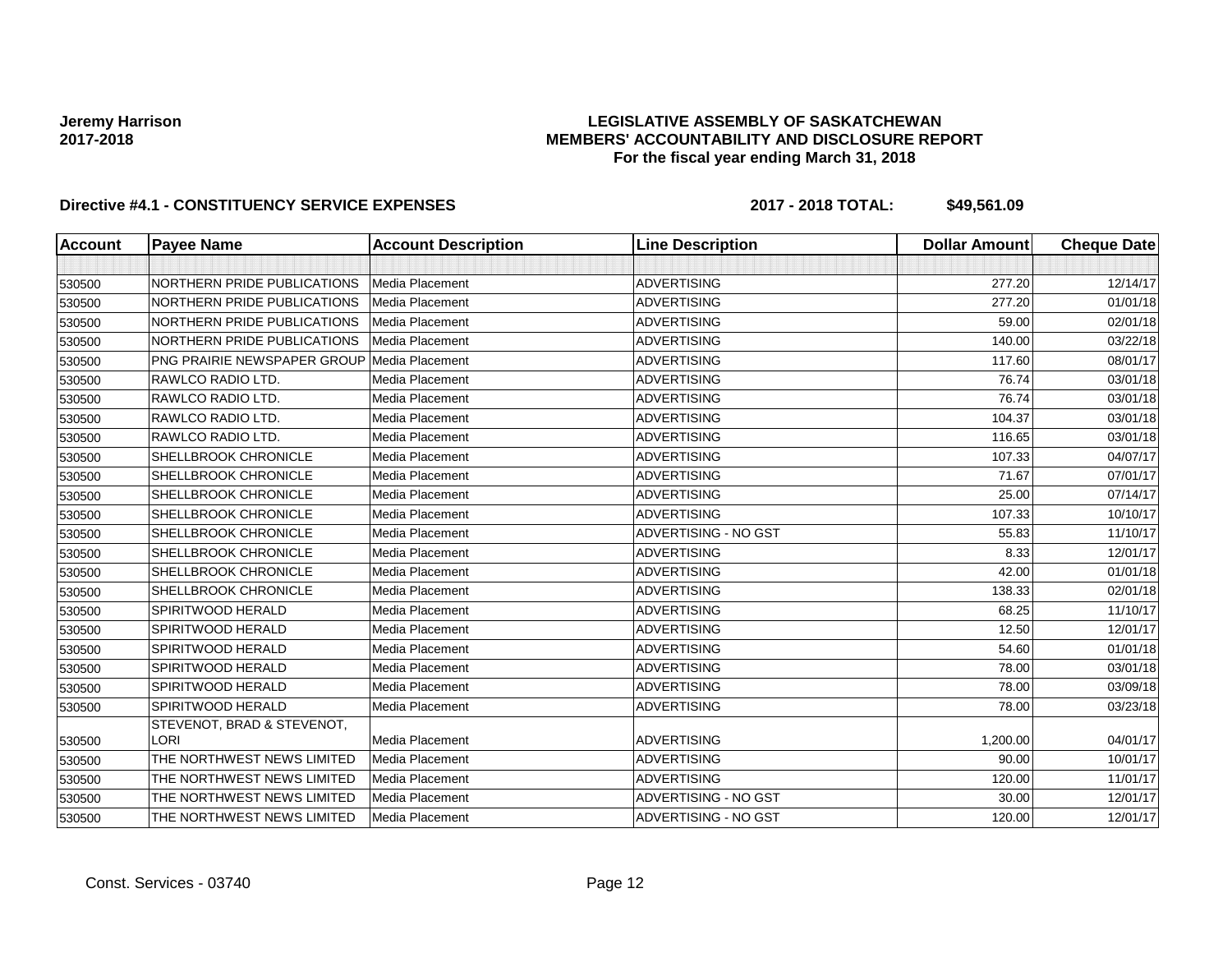### **LEGISLATIVE ASSEMBLY OF SASKATCHEWAN MEMBERS' ACCOUNTABILITY AND DISCLOSURE REPORT For the fiscal year ending March 31, 2018**

| <b>Account</b> | <b>Payee Name</b>          | <b>Account Description</b> | <b>Line Description</b>                       | <b>Dollar Amount</b> | <b>Cheque Date</b> |
|----------------|----------------------------|----------------------------|-----------------------------------------------|----------------------|--------------------|
|                |                            |                            |                                               |                      |                    |
| 530500         | THE NORTHWEST NEWS LIMITED | Media Placement            | ADVERTISING - NO GST                          | 60.00                | 01/01/18           |
|                | <b>WESTERN PRODUCER</b>    |                            |                                               |                      |                    |
| 530500         | <b>PUBLICATIONS</b>        | Media Placement            | <b>ADVERTISING</b>                            | 87.57                | 03/07/18           |
|                | <b>BROADWAY EXPORTERS</b>  |                            |                                               |                      |                    |
| 530900         | <b>IMPORTERS INC.</b>      | <b>Promotional Items</b>   | CANADA FLAGS&STICKERS - NO GST                | 300.00               | 03/13/18           |
| 530900         | <b>BURSAN PINS</b>         | <b>Promotional Items</b>   | <b>CANADA&amp;SASK PINS - NO GST</b>          | 474.98               | 03/22/18           |
|                | HARRISON, JEREMY E.        | <b>Promotional Items</b>   | REIMB: FLORAL/OFFICE<br>SUPPLIES/SUBSCRIPTION | 13.26                | 05/01/17           |
| 530900         |                            |                            | REIMB:                                        |                      |                    |
| 530900         | HARRISON, JEREMY E.        | <b>Promotional Items</b>   | POSTAGE/MISC/FLORAL/NEWSPAPERS                | 50.00                | 06/11/17           |
|                |                            |                            | REIMB:                                        |                      |                    |
| 530900         | HARRISON, JEREMY E.        | <b>Promotional Items</b>   | POSTAGE/FLOWERS/SUBSCRIPTION                  | 77.70                | 07/23/17           |
| 530900         | HARRISON, JEREMY E.        | <b>Promotional Items</b>   | <b>REIMB: FLOWERS</b>                         | 80.00                | 09/01/17           |
| 530900         | HARRISON, JEREMY E.        | <b>Promotional Items</b>   | <b>REIMB: FLOWERS</b>                         | 50.00                | 10/01/17           |
| 530900         | HARRISON, JEREMY E.        | <b>Promotional Items</b>   | <b>REIMB: POSTAGE&amp;FLOWERS</b>             | 33.24                | 10/01/17           |
| 530900         | HARRISON, JEREMY E.        | <b>Promotional Items</b>   | <b>REIMB: FLOWERS</b>                         | 50.00                | 11/01/17           |
| 530900         | HARRISON, JEREMY E.        | <b>Promotional Items</b>   | <b>REIMB: FLOWERS</b>                         | 50.00                | 12/01/17           |
| 530900         | HARRISON, JEREMY E.        | <b>Promotional Items</b>   | <b>REIMB: FLOWERS</b>                         | 33.29                | 12/01/17           |
| 530900         | HARRISON, JEREMY E.        | <b>Promotional Items</b>   | <b>REIMB: FLOWERS</b>                         | 84.80                | 12/01/17           |
| 530900         | HARRISON, JEREMY E.        | <b>Promotional Items</b>   | <b>REIMB: FLOWERS</b>                         | 50.00                | 12/01/17           |
| 530900         | HARRISON, JEREMY E.        | <b>Promotional Items</b>   | <b>REIMB: FLOWERS</b>                         | 16.67                | 12/03/17           |
| 530900         | HARRISON, JEREMY E.        | <b>Promotional Items</b>   | <b>REIMB: FLOWERS</b>                         | 127.81               | 12/09/17           |
| 530900         | HARRISON, JEREMY E.        | <b>Promotional Items</b>   | <b>REIMB: FLOWERS</b>                         | 189.17               | 12/16/17           |
| 530900         | HARRISON, JEREMY E.        | <b>Promotional Items</b>   | <b>REIMB: FLOWERS</b>                         | 11.14                | 01/01/18           |
| 530900         | HARRISON, JEREMY E.        | <b>Promotional Items</b>   | <b>REIMB: FLOWERS</b>                         | 50.00                | 01/02/18           |
| 530900         | HARRISON, JEREMY E.        | Promotional Items          | <b>REIMB: FLOWERS</b>                         | 50.00                | 02/06/18           |
| 530900         | HARRISON, JEREMY E.        | <b>Promotional Items</b>   | <b>REIMB: FLOWERS &amp; POSTAGE</b>           | 60.75                | 03/06/18           |
|                |                            | <b>Promotional Items</b>   | REIMB: CANADA&SASKATCHEWAN FLAGS              | 590.78               | 03/09/18           |
| 530900         | HARRISON, JEREMY E.        |                            |                                               |                      |                    |
| 530900         | HARRISON, JEREMY E.        | <b>Promotional Items</b>   | <b>REIMB: CANADA FLAG PINS</b>                | 210.00               | 03/13/18           |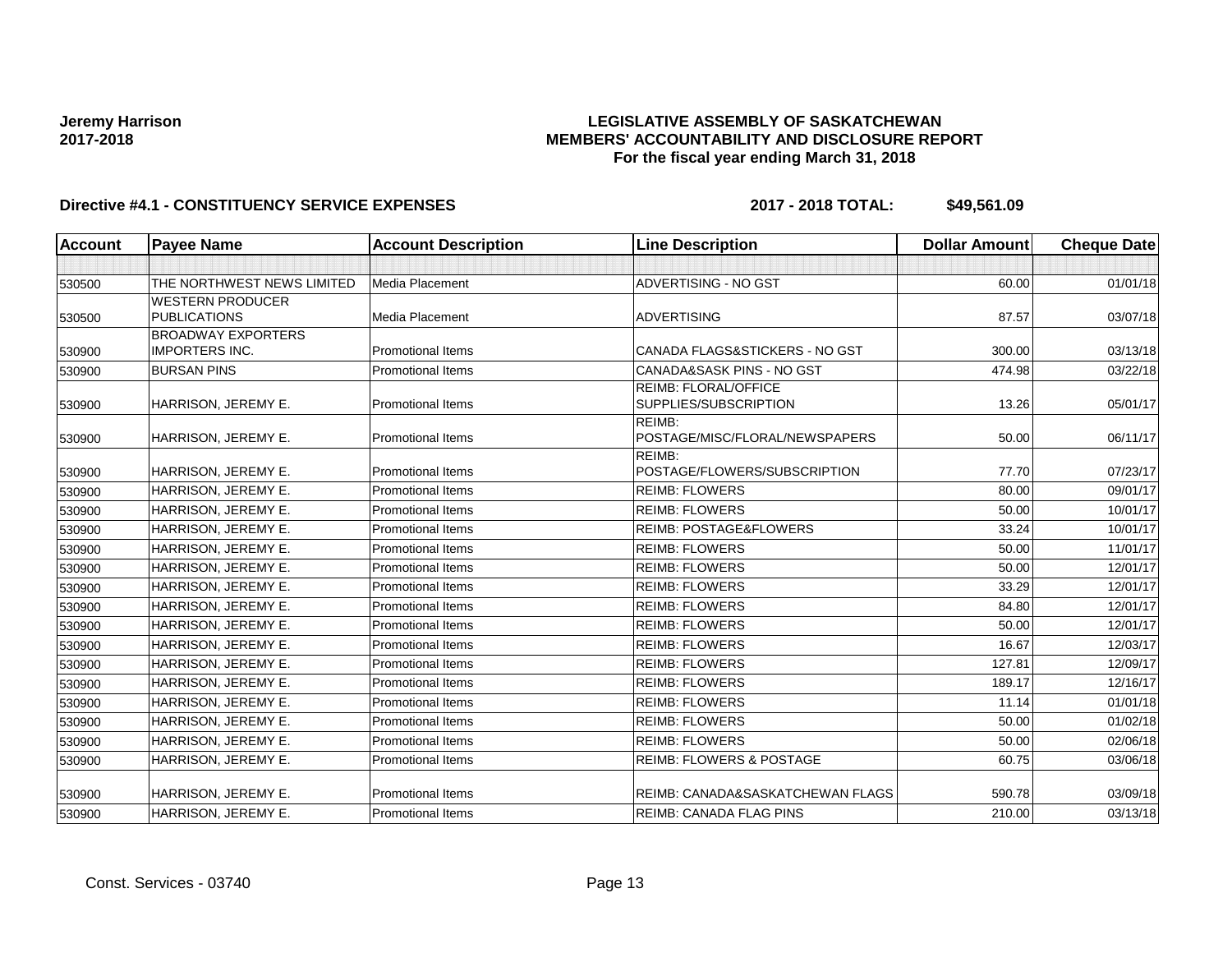### **LEGISLATIVE ASSEMBLY OF SASKATCHEWAN MEMBERS' ACCOUNTABILITY AND DISCLOSURE REPORT For the fiscal year ending March 31, 2018**

| Account | <b>Payee Name</b>                  | <b>Account Description</b>                                               | <b>Line Description</b>                              | <b>Dollar Amount</b> | <b>Cheque Date</b> |
|---------|------------------------------------|--------------------------------------------------------------------------|------------------------------------------------------|----------------------|--------------------|
|         |                                    |                                                                          |                                                      |                      |                    |
|         | <b>MEADOW LAKE HOSPITAL</b>        |                                                                          |                                                      |                      |                    |
| 530900  | <b>FOUNDATION INC.</b>             | <b>Promotional Items</b>                                                 | <b>WREATH</b>                                        | 70.00                | 10/10/17           |
| 530900  | <b>WESTERN LITHO PRINTERS LTD.</b> | <b>Promotional Items</b>                                                 | <b>CHRISTMAS CARDS</b>                               | 1,484.00             | 01/01/18           |
| 542000  | <b>DEMMANS, ASHLEY</b>             | Travel                                                                   | C.A. TRAVEL DECEMBER 5, 2017                         | 85.66                | 12/05/17           |
| 542000  | DEMMANS, ASHLEY                    | Travel                                                                   | C.A. TRAVEL DECEMBER 18, 2017                        | 101.08               | 01/01/18           |
| 542000  | FROESE, JEFF                       | Travel                                                                   | C.A. TRAVEL AUGUST 24, 2017                          | 250.71               | 09/01/17           |
| 542000  | FROESE, JEFF                       | Travel                                                                   | C.A. TRAVEL OCTOBER 25, 2017                         | 248.14               | 10/25/17           |
| 542000  | VIDAL, LORI                        | Travel                                                                   | C.A. TRAVEL OCTOBER 4-5, 2017                        | 603.95               | 10/05/17           |
| 542000  | VIDAL, LORI                        | Travel                                                                   | C.A. TRAVEL DECEMBER 10-15, 2017                     | 179.88               | 12/15/17           |
| 543201  | LEGISLATIVE FOOD SERVICE           | Deputy Minister/Ministry Head Business<br><b>Expenses - Refreshments</b> | <b>STUDENT DRINKS</b>                                | 20.14                | 06/01/17           |
| 543201  | <b>LEGISLATIVE FOOD SERVICE</b>    | Deputy Minister/Ministry Head Business<br><b>Expenses - Refreshments</b> | <b>STUDENT DRINKS</b>                                | 21.20                | 06/01/17           |
| 550200  | HARRISON, JEREMY E.                | Books, Mags and Ref Materials                                            | <b>REIMB: FLORAL/OFFICE</b><br>SUPPLIES/SUBSCRIPTION | 29.40                | 05/01/17           |
| 550200  | HARRISON, JEREMY E.                | Books, Mags and Ref Materials                                            | REIMB:<br>POSTAGE/MISC/FLORAL/NEWSPAPERS             | 38.40                | 06/11/17           |
| 550200  | HARRISON, JEREMY E.                | Books, Mags and Ref Materials                                            | <b>REIMB: SUBSCRIPTION</b>                           | 29.40                | 07/01/17           |
| 550200  | HARRISON, JEREMY E.                | Books, Mags and Ref Materials                                            | REIMB:<br>POSTAGE/FLOWERS/SUBSCRIPTION               | 29.40                | 07/23/17           |
| 550200  | HARRISON, JEREMY E.                | Books, Mags and Ref Materials                                            | <b>REIMB: SUBSCRIPTION RENEWAL</b>                   | 29.40                | 08/17/17           |
| 550200  | HARRISON, JEREMY E.                | Books, Mags and Ref Materials                                            | <b>REIMB: NEWSPAPERS</b>                             | 10.50                | 09/01/17           |
| 550200  | HARRISON, JEREMY E.                | Books, Mags and Ref Materials                                            | <b>SUPPLIES</b>                                      | 29.40                | 10/01/17           |
| 550200  | HARRISON, JEREMY E.                | Books, Mags and Ref Materials                                            | <b>REIMB: NEWSPAPERS</b>                             | 12.00                | 10/08/17           |
| 550200  | HARRISON, JEREMY E.                | Books, Mags and Ref Materials                                            | <b>REIMB: SUBSCRIPTION RENEWAL</b>                   | 29.40                | 11/01/17           |
| 550200  | HARRISON, JEREMY E.                | Books, Mags and Ref Materials                                            | <b>REIMB: SUBSCRIPTION</b>                           | 29.40                | 11/17/17           |
| 550200  | HARRISON, JEREMY E.                | Books, Mags and Ref Materials                                            | <b>REIMB: NEWSPAPERS</b>                             | 10.50                | 11/22/17           |
| 550200  | HARRISON, JEREMY E.                | Books, Mags and Ref Materials                                            | <b>REIMB: SUBSCRIPTION RENEWAL</b>                   | 29.40                | 01/01/18           |
| 550200  | HARRISON, JEREMY E.                | Books, Mags and Ref Materials                                            | <b>REIMB: NEWSPAPERS</b>                             | 10.50                | 01/01/18           |
| 550200  | HARRISON, JEREMY E.                | Books, Mags and Ref Materials                                            | <b>REIMB: BOOK</b>                                   | 40.49                | 01/01/18           |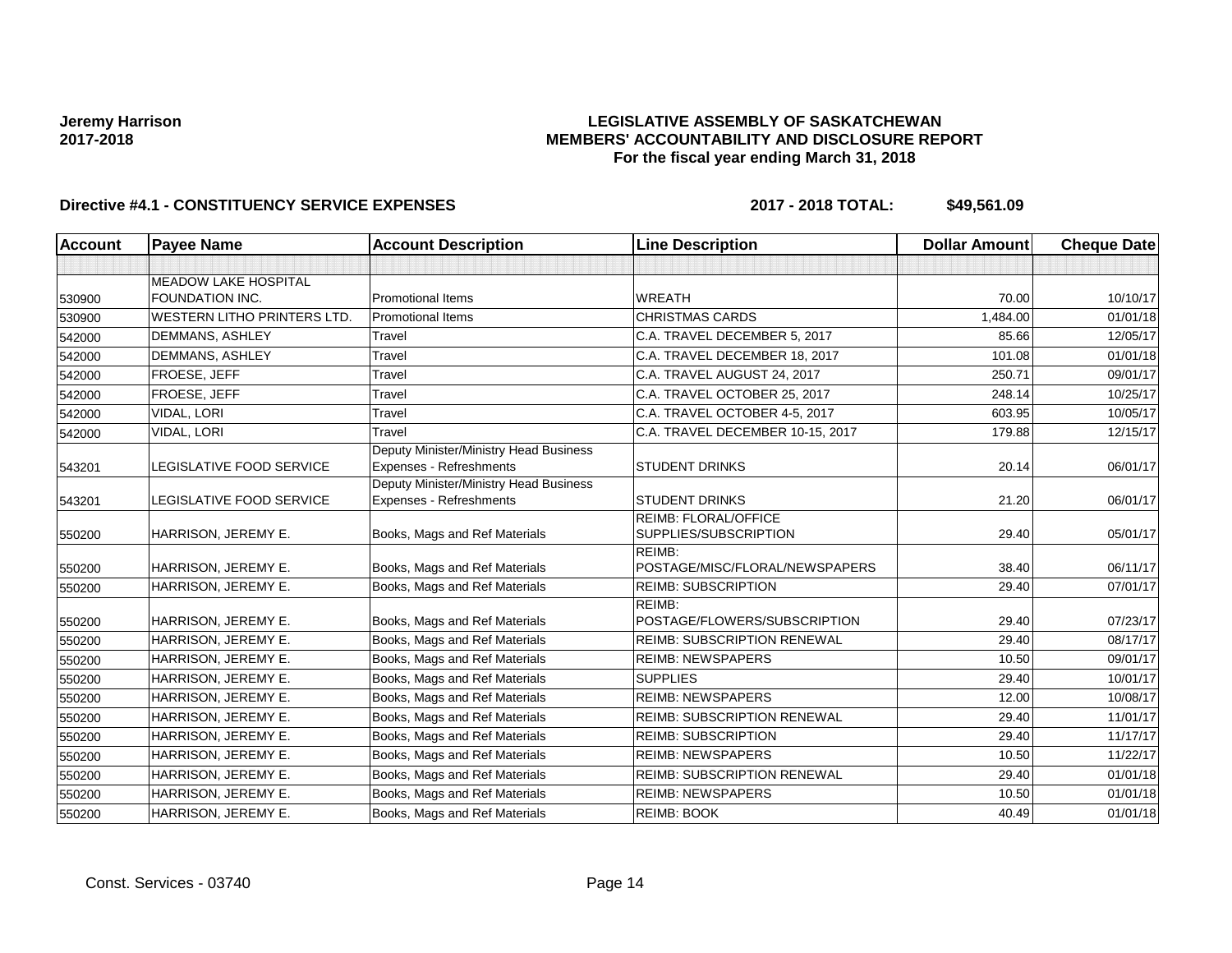### **LEGISLATIVE ASSEMBLY OF SASKATCHEWAN MEMBERS' ACCOUNTABILITY AND DISCLOSURE REPORT For the fiscal year ending March 31, 2018**

| <b>Account</b> | <b>Payee Name</b>          | <b>Account Description</b>         | <b>Line Description</b>                              | <b>Dollar Amount</b> | <b>Cheque Date</b> |
|----------------|----------------------------|------------------------------------|------------------------------------------------------|----------------------|--------------------|
|                |                            |                                    |                                                      |                      |                    |
| 550200         | HARRISON, JEREMY E.        | Books, Mags and Ref Materials      | <b>REIMB: SUBSCRIPTION RENEWAL</b>                   | 29.40                | 01/17/18           |
| 550200         | HARRISON, JEREMY E.        | Books, Mags and Ref Materials      | <b>REIMB: SUBSCRIPTION RENEWAL</b>                   | 29.40                | 03/01/18           |
| 550200         | HARRISON, JEREMY E.        | Books, Mags and Ref Materials      | <b>REIMB: NEWSPAPERS</b>                             | 10.50                | 03/08/18           |
| 550200         | HARRISON, JEREMY E.        | Books, Mags and Ref Materials      | <b>REIMB: SUBSCRIPTION RENEWAL</b>                   | 29.40                | 03/19/18           |
| 550200         | SPIRITWOOD HERALD          | Books, Mags and Ref Materials      | 1Y SUBSCRIPTION RENEWAL                              | 70.00                | 12/11/17           |
| 550200         | THE NORTHWEST NEWS LIMITED | Books, Mags and Ref Materials      | <b>SUBSCRIPTION</b>                                  | 100.00               | 10/01/17           |
| 555000         | HARRISON, JEREMY E.        | Other Material and Supplies        | <b>REIMB: FLORAL/OFFICE</b><br>SUPPLIES/SUBSCRIPTION | 81.97                | 05/01/17           |
| 555000         | HARRISON, JEREMY E.        | Other Material and Supplies        | REIMB:<br>POSTAGE/MISC/FLORAL/NEWSPAPERS             | 34.24                | 06/11/17           |
| 555000         | HARRISON, JEREMY E.        | <b>Other Material and Supplies</b> | <b>REIMB: MISC. &amp; OFFICE SUPPLIES</b>            | 38.81                | 07/01/17           |
| 555000         | HARRISON, JEREMY E.        | Other Material and Supplies        | <b>REIMB: IPHONE/CASE/SCREEN</b><br><b>PROTECTOR</b> | 52.90                | 08/17/17           |
| 555000         | HARRISON, JEREMY E.        | Other Material and Supplies        | REIMB: MISC. & OFFICE SUPPLIES                       | 87.55                | 08/23/17           |
| 555000         | HARRISON, JEREMY E.        | Other Material and Supplies        | REIMB: MISC. & OFFICE SUPPLIES                       | 28.11                | 09/01/17           |
| 555000         | HARRISON, JEREMY E.        | Other Material and Supplies        | <b>REIMB: MISC. &amp; OFFICE SUPPLIES</b>            | 25.98                | 09/01/17           |
| 555000         | HARRISON, JEREMY E.        | Other Material and Supplies        | REIMB: MISC. & OFFICE SUPPLIES                       | 27.73                | 09/01/17           |
| 555000         | HARRISON, JEREMY E.        | Other Material and Supplies        | <b>SUPPLIES</b>                                      | 282.25               | 10/01/17           |
| 555000         | HARRISON, JEREMY E.        | Other Material and Supplies        | REIMB: MISC. & OFFICE SUPPLIES                       | 116.54               | 10/01/17           |
| 555000         | HARRISON, JEREMY E.        | Other Material and Supplies        | REIMB: MISC. & OFFICE SUPPLIES                       | 82.14                | 10/06/17           |
| 555000         | HARRISON, JEREMY E.        | Other Material and Supplies        | REIMB: MISC. & OFFICE SUPPLIES                       | 29.91                | 11/01/17           |
| 555000         | HARRISON, JEREMY E.        | <b>Other Material and Supplies</b> | REIMB: MISC. & OFFICE SUPPLIES                       | 45.94                | 11/04/17           |
| 555000         | HARRISON, JEREMY E.        | <b>Other Material and Supplies</b> | REIMB: MISC. & OFFICE SUPPLIES                       | 33.77                | 11/07/17           |
| 555000         | HARRISON, JEREMY E.        | Other Material and Supplies        | REIMB: MISC. & OFFICE SUPPLIES                       | 88.79                | 11/19/17           |
| 555000         | HARRISON, JEREMY E.        | Other Material and Supplies        | REIMB: MISC. & OFFICE SUPPLIES                       | 72.35                | 11/19/17           |
| 555000         | HARRISON, JEREMY E.        | Other Material and Supplies        | <b>REIMB: OFFICE SUPPLIES</b>                        | 121.84               | 12/08/17           |
| 555000         | HARRISON, JEREMY E.        | Other Material and Supplies        | <b>REIMB: OFFICE SUPPLIES</b>                        | 18.30                | 12/12/17           |
| 555000         | HARRISON, JEREMY E.        | Other Material and Supplies        | <b>REIMB: OFFICE SUPPLIES</b>                        | 252.23               | 01/17/18           |
| 555000         | HARRISON, JEREMY E.        | Other Material and Supplies        | REIMB: POSTAGE/MISC. & OFFICE<br><b>SUPPLIES</b>     | 11.07                | 02/01/18           |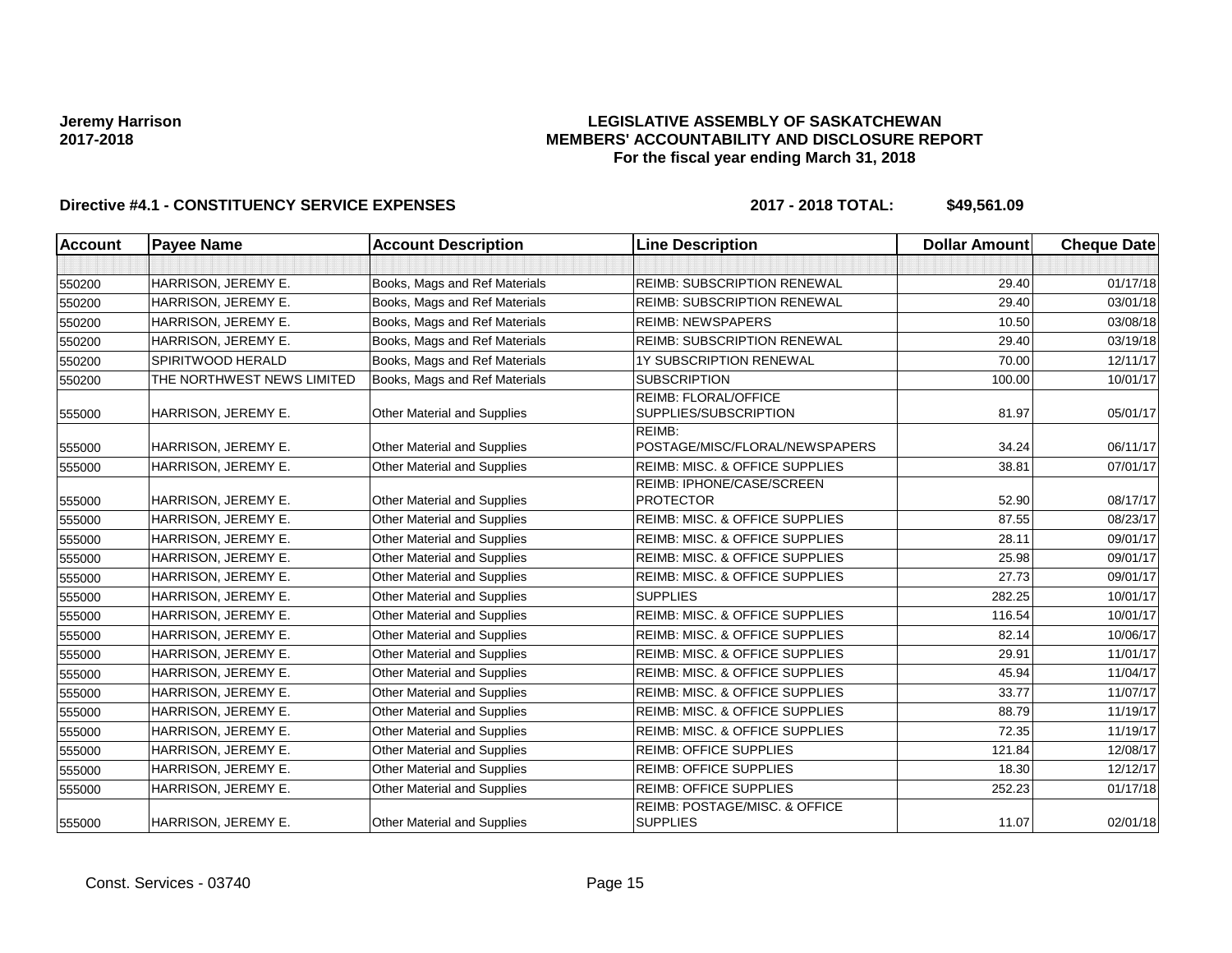#### **LEGISLATIVE ASSEMBLY OF SASKATCHEWAN MEMBERS' ACCOUNTABILITY AND DISCLOSURE REPORT For the fiscal year ending March 31, 2018**

| <b>Account</b> | <b>Payee Name</b>          | <b>Account Description</b>           | <b>Line Description</b>                       | <b>Dollar Amount</b> | <b>Cheque Date</b> |
|----------------|----------------------------|--------------------------------------|-----------------------------------------------|----------------------|--------------------|
|                |                            |                                      |                                               |                      |                    |
| 555000         | HARRISON, JEREMY E.        | <b>Other Material and Supplies</b>   | <b>REIMB: MISC. &amp; OFFICE SUPPLIES</b>     | 66.59                | 02/03/18           |
| 555000         | HARRISON, JEREMY E.        | Other Material and Supplies          | <b>REIMB: MISC. &amp; OFFICE SUPPLIES</b>     | 380.32               | 02/03/18           |
| 555000         | HARRISON, JEREMY E.        | <b>Other Material and Supplies</b>   | <b>REIMB: MISC. &amp; OFFICE SUPPLIES</b>     | 63.93                | 02/03/18           |
| 555000         | HARRISON, JEREMY E.        | <b>Other Material and Supplies</b>   | <b>REIMB: MISC. &amp; OFFICE SUPPLIES</b>     | 11.09                | 02/11/18           |
| 555000         | HARRISON, JEREMY E.        | <b>Other Material and Supplies</b>   | REIMB: MISC. & OFFICE SUPPLIES                | 28.83                | 03/01/18           |
| 555000         | HARRISON, JEREMY E.        | <b>Other Material and Supplies</b>   | <b>REIMB: MISC. &amp; OFFICE SUPPLIES</b>     | 166.82               | 03/09/18           |
| 555000         | HARRISON, JEREMY E.        | <b>Other Material and Supplies</b>   | <b>REIMB: MISC. &amp; OFFICE SUPPLIES</b>     | 179.53               | 03/13/18           |
| 555000         | HARRISON, JEREMY E.        | <b>Other Material and Supplies</b>   | <b>REIMB: MISC. &amp; OFFICE SUPPLIES</b>     | 179.95               | 03/13/18           |
| 555000         | HARRISON, JEREMY E.        | <b>Other Material and Supplies</b>   | <b>REIMB: BOTTLED WATER</b>                   | 60.00                | 03/20/18           |
| 555000         | HARRISON, JEREMY E.        | <b>Other Material and Supplies</b>   | REIMB: MISC. & OFFICE SUPPLIES                | 43.67                | 03/25/18           |
| 555000         | HARRISON, JEREMY E.        | <b>Other Material and Supplies</b>   | <b>REIMB: MISC. &amp; OFFICE SUPPLIES</b>     | 157.04               | 03/25/18           |
| 555000         | HARRISON, JEREMY E.        | <b>Other Material and Supplies</b>   | <b>REIMB: MISC. &amp; OFFICE SUPPLIES</b>     | 11.09                | 03/31/18           |
| 564300         | HARRISON, JEREMY E.        | Computer Hardware - Exp.             | <b>REIMB: LAPTOP</b>                          | 1,167.63             | 08/13/17           |
| 564300         | HARRISON, JEREMY E.        | Computer Hardware - Exp.             | <b>REIMB: DELL INSPIRON LAPTOP</b>            | 2,221.04             | 03/07/18           |
|                |                            |                                      | REIMB: 1Y SUBSCRIPTION MICROSOFT              |                      |                    |
| 564600         | HARRISON, JEREMY E.        | Computer Software - Exp              | <b>OFFICE</b>                                 | 139.86               | 09/01/17           |
| 564600         | HARRISON, JEREMY E.        | Computer Software - Exp              | REIMB: ADOBE EXPORT PDF                       | 33.11                | 12/12/17           |
| 564600         | HARRISON, JEREMY E.        | Computer Software - Exp              | REIMB: MICROSOFT OFFICE 365                   | 87.69                | 12/12/17           |
| 564600         | HARRISON, JEREMY E.        | Computer Software - Exp              | <b>REIMB: NORTON ANTI-VIRUS</b>               | 177.58               | 12/12/17           |
| 565200         | <b>BEE-J'S OFFICE PLUS</b> | Office Furniture and Equipment - Exp | <b>OFFICE CHAIRS</b>                          | 527.87               | 03/28/18           |
| 565200         | HARRISON, JEREMY E.        | Office Furniture and Equipment - Exp | REIMB: IPHONE/CASE/SCREEN<br><b>PROTECTOR</b> | 561.79               | 08/17/17           |
| 565200         | HARRISON, JEREMY E.        | Office Furniture and Equipment - Exp | REIMB: LEEF IBRIDGE 3 MOBILE MEMORY           | 221.99               | 02/01/18           |
| 565200         | HARRISON, JEREMY E.        | Office Furniture and Equipment - Exp | REIMB: WATER COOLER/POSTAGE                   | 210.89               | 03/13/18           |
| 565200         | HARRISON, JEREMY E.        | Office Furniture and Equipment - Exp | <b>REIMB: VACUUM</b>                          | 66.59                | 03/13/18           |
| 565200         | <b>SASKTEL</b>             | Office Furniture and Equipment - Exp | RTV - J. HARRISON - IPHONE PURCHASE           | (529.99)             | 03/28/18           |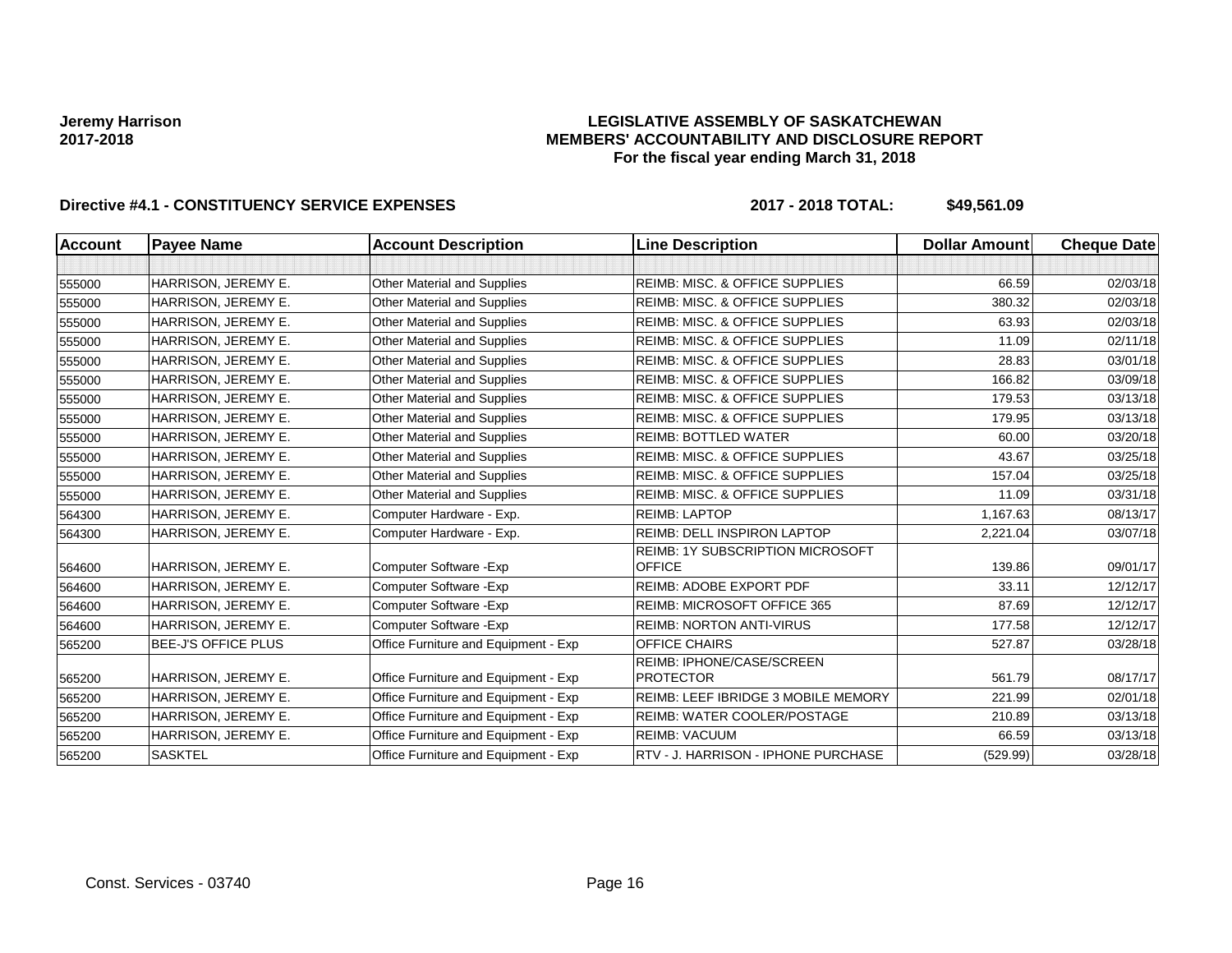### **LEGISLATIVE ASSEMBLY OF SASKATCHEWAN MEMBERS' ACCOUNTABILITY AND DISCLOSURE REPORT For the fiscal year ending March 31, 2018**

# Directive #6 - CONSTITUENCY ASSISTANT EXPENSES 2017 - 2018 TOTAL: \$50,397.50

| <b>Account</b> | <b>Payee Name</b> | <b>Account Description</b>    | <b>Dollar Amount</b> | <b>Cheque Date</b> |
|----------------|-------------------|-------------------------------|----------------------|--------------------|
|                |                   |                               |                      |                    |
| 514300         | DEMMANS, ASHLEY B | Part-Time/Permanent Part-Time | 790.50               | 11/21/17           |
| 514300         | DEMMANS, ASHLEY B | Part-Time/Permanent Part-Time | 632.40               | 12/05/17           |
| 514300         | DEMMANS, ASHLEY B | Part-Time/Permanent Part-Time | 1,264.80             | 12/19/17           |
| 514300         | DEMMANS, ASHLEY B | Part-Time/Permanent Part-Time | 632.40               | 01/03/18           |
| 514300         | DEMMANS, ASHLEY B | Part-Time/Permanent Part-Time | 316.2                | 01/16/18           |
| 514300         | DEMMANS, ASHLEY B | Part-Time/Permanent Part-Time | 885.36               | 02/01/18           |
| 514300         | DEMMANS, ASHLEY B | Part-Time/Permanent Part-Time | 632.40               | 02/13/18           |
| 514300         | DEMMANS, ASHLEY B | Part-Time/Permanent Part-Time | 632.4                | 03/01/18           |
| 514300         | DEMMANS, ASHLEY B | Part-Time/Permanent Part-Time | 632.40               | 03/13/18           |
| 514300         | DEMMANS, ASHLEY B | Part-Time/Permanent Part-Time | 790.50               | 03/27/18           |
| 514300         | DEMMANS, ASHLEY B | Part-Time/Permanent Part-Time | 632.40               | 04/10/18           |
| 514300         | FROESE, JEFF      | Part-Time/Permanent Part-Time | 1216.16              | 04/11/17           |
| 514300         | FROESE, JEFF      | Part-Time/Permanent Part-Time | $-1,216.15$          | 04/11/17           |
| 514300         | FROESE, JEFF      | Part-Time/Permanent Part-Time | 1,216.16             | 04/25/17           |
| 514300         | FROESE, JEFF      | Part-Time/Permanent Part-Time | 1,418.84             | 05/09/17           |
| 514300         | FROESE, JEFF      | Part-Time/Permanent Part-Time | 1,216.16             | 05/24/17           |
| 514300         | FROESE, JEFF      | Part-Time/Permanent Part-Time | 1,094.54             | 06/06/17           |
| 514300         | FROESE, JEFF      | Part-Time/Permanent Part-Time | 1,216.16             | 06/20/17           |
| 514300         | FROESE, JEFF      | Part-Time/Permanent Part-Time | 1824.23              | 07/05/17           |
| 514300         | FROESE, JEFF      | Part-Time/Permanent Part-Time | 1418.84              | 07/18/17           |
| 514300         | FROESE, JEFF      | Part-Time/Permanent Part-Time | 1,418.84             | 08/01/17           |
| 514300         | FROESE, JEFF      | Part-Time/Permanent Part-Time | 1,216.16             | 08/15/17           |
| 514300         | FROESE, JEFF      | Part-Time/Permanent Part-Time | 1418.84              | 08/29/17           |
| 514300         | FROESE, JEFF      | Part-Time/Permanent Part-Time | 1,418.84             | 09/12/17           |
| 514300         | FROESE, JEFF      | Part-Time/Permanent Part-Time | 1,216.16             | 09/26/17           |
| 514300         | FROESE, JEFF      | Part-Time/Permanent Part-Time | 1,216.16             | 10/11/17           |
| 514300         | FROESE, JEFF      | Part-Time/Permanent Part-Time | 1,216.16             | 10/24/17           |
| 514300         | FROESE, JEFF      | Part-Time/Permanent Part-Time | 1,537.42             | 11/07/17           |
| 514300         | VIDAL, LORI A.    | Part-Time/Permanent Part-Time | 886.96               | 04/11/17           |